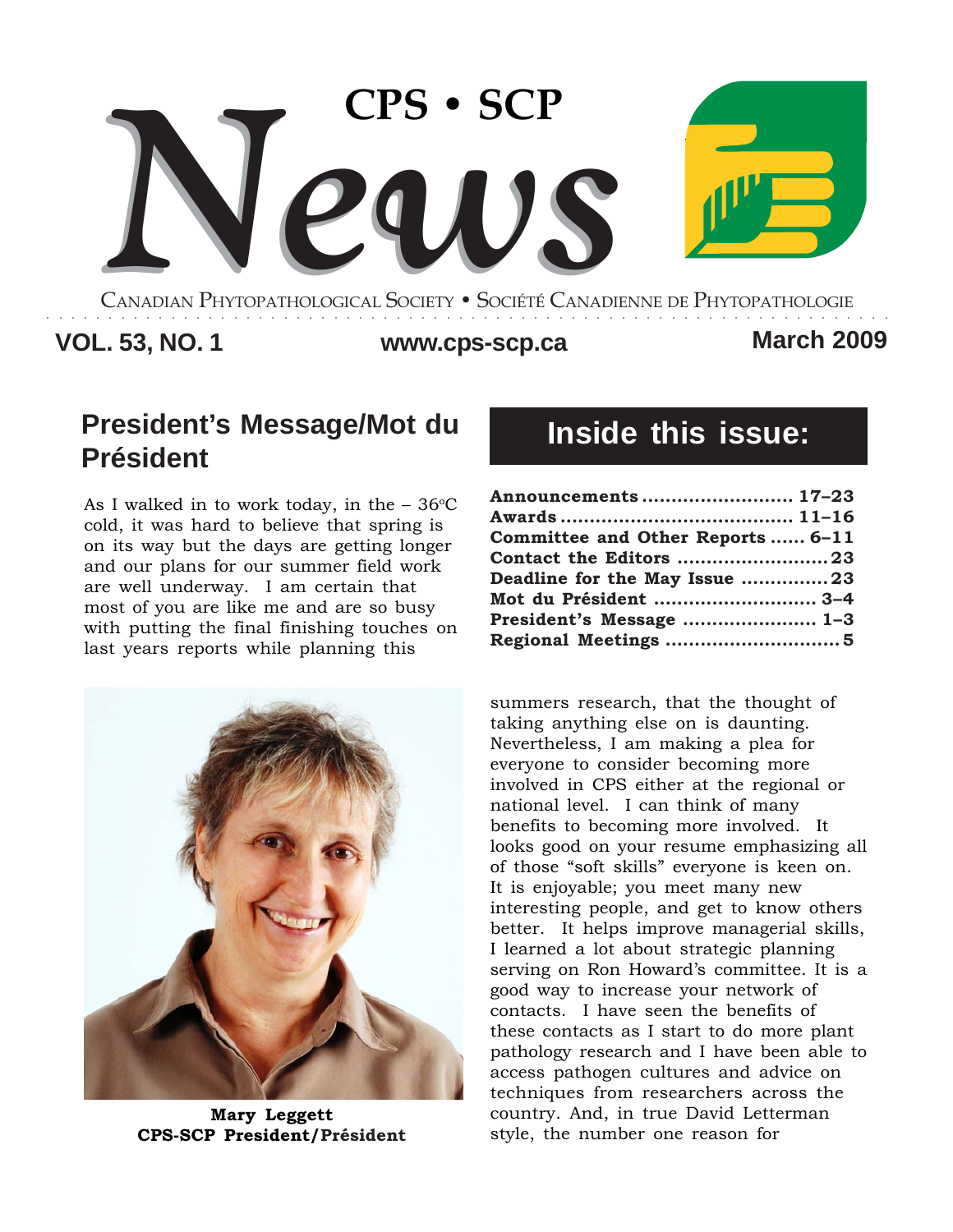increasing your involvement in the CPS is that it is our society and it is only as good as we make it. So, when someone calls you to ask you to volunteer for a committee or board position please give it serious consideration.

Lakhdar Lamari is one of those people who "became involved" and greatly enriched our society. He has been our website editor for several years and introduced a new updated site. Lakhdar has resigned from this position and I would like to thank him on behalf of the CPS members for all his work and enthusiasm. Fouad Daayf is carrying on Lakhdar's work while we search for a new website editor. Another dedicated volunteer,

of approaching corporations about becoming sustaining associates. You can see our current sustaining associates on the CPS website. Please look at it and if you see any organizations that you think we should approach please send me an email with the company and ideally a contact name to the email above.

It is also the time of year to think about nominating deserving colleagues for our CPS awards. The society has a number of awards for which people can be nominated and they are a nice way of recognizing someone for a job well done. We also have two Graduate Student Travel Awards for students who would like some help in attending the meeting in

Kelly Turkington who has been the editor of the newsletter

#### since

2003, would also like to step down and so we are also looking for someone willing to take on this position. Thanks go to Kelly for putting out an excellent publication, on time, for the last 5 years. If anyone is interested in either of these positions please contact me at Mlgg@novozymes.com.

I would encourage all members to ensure that their memberships are renewed. I know this is easy to forget, and even some of our board members were delinquent. Khalid is good about sending reminder notices but we could make his job easier by sending in our renewals. Many of our colleagues who are not plant pathologists are working with pathologists on collaborative projects and I hope that everyone will encourage them to become members of the society. It is an inexpensive way to increase your network of contacts and possibly discover some new and interesting research ventures. I am also about to continue Jim Menzies's work

*"I hope everyone has a good spring and I am looking forward to a large turnout at the AGM in Winnipeg."*

Winnipeg. If you supervise graduate students please make sure that they are aware of

these awards. They will have to be the senior author on a poster or presentation. The deadline for submission is April 6<sup>th</sup>.

This is a reminder to all committee chairs that annual reports on the activities of your committees should be submitted to the Newsletter for publication prior to the AGM in Winnipeg. It is a good time to take a look at your committee's mandate and make sure it is still relevant and that you are making progress.

I am looking forward to the Annual General Meeting to be held at the Delta Winnipeg Hotel June 22-25. They have some exciting things planned with workshops on seed pathology, and practical handling of root diseases, symposiums on signaling in plant and pathogen interactions and root rot complex pathogens and a graduate student activity. I hope everyone will put the meeting into their calendar and anyone with students please bring them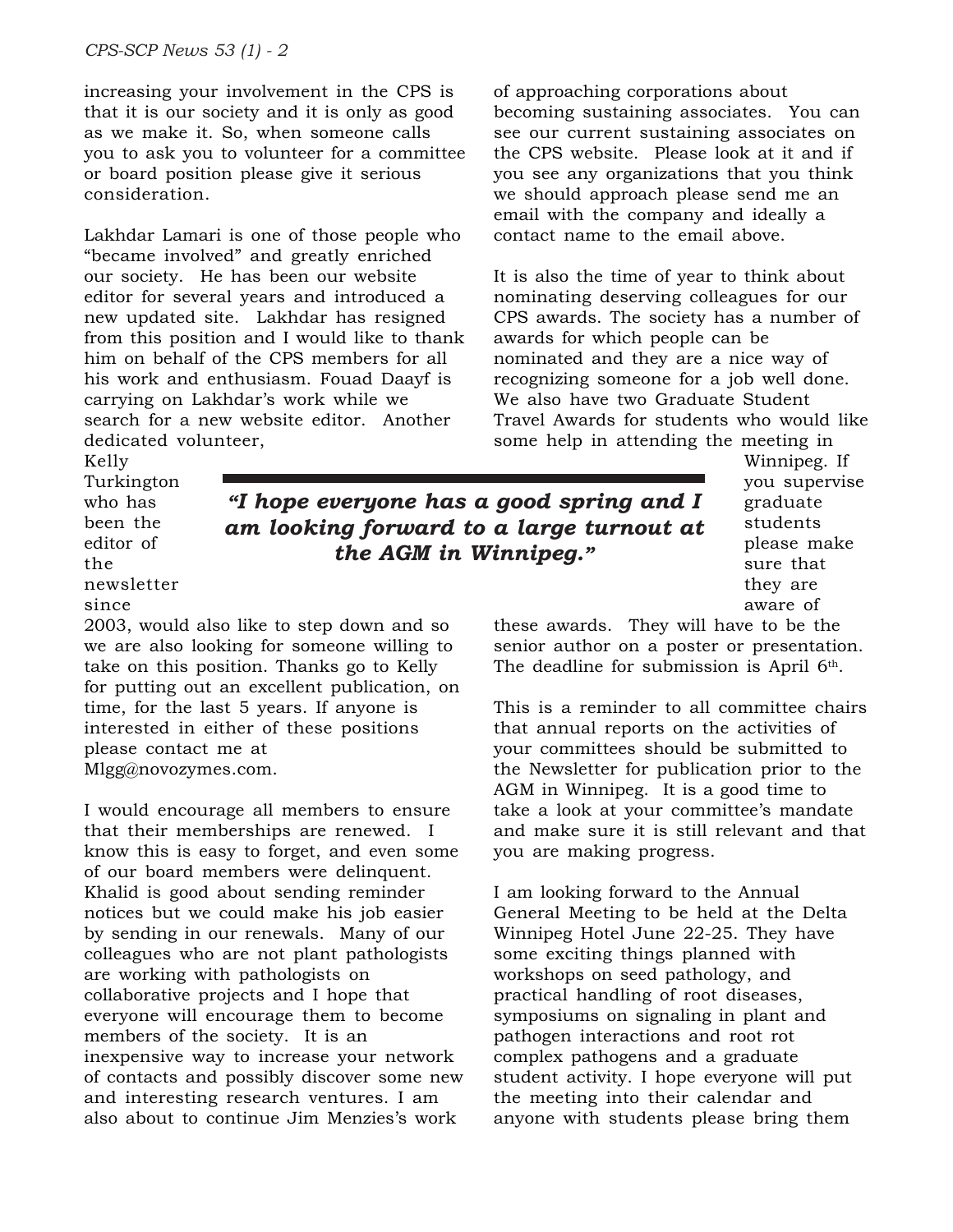to the meeting. This is where they start making the contacts that will last them throughout their career. I would like to see us have a very exciting competition for the best student paper and poster awards.

I hope everyone has a good spring and I am looking forward to a large turnout at the AGM in Winnipeg.

Comme je me rendais au travail ce matin, par -36 ºC, j'éprouvais quelque difficulté à réaliser que le printemps est à nos portes. Par ailleurs, les jours rallongent et nos plans en ce qui a trait au travail à faire sur le terrain cet été sont bien amorcés. Je suis convaincu que, tout comme moi, la plupart d'entre vous sont tellement occupés à mettre la touche finale à leurs rapports de l'année dernière, tout en planifiant la recherche de l'été qui s'en vient, que la simple pensée de s'attaquer à de nouvelles tâches semble déconcertante. Néanmoins, je vous saurais tous gré d'envisager de vous investir davantage dans la Société canadienne de phytopathologie (SCP), que ce soit au niveau régional ou national, et ce, pour les bénéfices que cela procure, tout simplement. D'une part, toutes les « connaissances non techniques » que vous acquerrez et que les employeurs apprécient feront bonne figure sur votre curriculum vitæ. Par ailleurs, c'est agréable : vous rencontrez de nouvelles personnes intéressantes et vous avez l'occasion d'approfondir les relations que vous avez déjà établies. D'autre part, votre participation contribue à l'amélioration de vos compétences de gestionnaire. En ce qui me concerne, j'ai beaucoup appris sur la planification stratégique à titre de membre du comité de Ron Howard. C'est également une excellente façon de développer votre

réseau de contacts. J'ai pu vérifier l'importance de ce réseau lorsque je me suis mis à faire de plus en plus de recherche dans le domaine de la phytopathologie : il m'a effectivement permis d'obtenir des cultures d'agents pathogènes ainsi que des conseils relativement à certaines techniques, et ce, de chercheurs partout au pays. Finalement, pour calquer David Letterman, la principale raison qui vous poussera à vous investir dans la SCP est que c'est notre Société et que son évolution ne dépend que de nos aspirations. Alors, quand quelqu'un vous demandera de vous engager, bénévolement, à participer à un comité ou à siéger au conseil, pensez-y sérieusement.

Lakhdar Lamari est une de ces personnes qui s'est impliquée dans notre Société et qui a grandement contribué à son enrichissement. Il a été l'éditeur de notre site Web pendant plusieurs années et l'a mis à jour. Lakhdar a décidé de passer le flambeau à un autre et je tiens à le remercier de la part de tous les membres de la SCP pour l'excellent travail qu'il a accompli ainsi que pour l'enthousiasme qu'il a manifesté. C'est Fouad Daayf qui assure l'intérim jusqu'à ce que nous trouvions un remplaçant à Lakhdar comme nouvel éditeur du site. Kelly Turkington, un autre membre dévoué qui rédige le bulletin de la Société depuis 2003, a décidé également de se retirer. Nous sommes par conséquent à la recherche de quelqu'un qui serait prêt à le remplacer. Je remercie Kelly d'avoir assuré la réalisation de cette excellente publication, à temps, depuis cinq ans. Toute personne qui serait intéressée par l'un ou l'autre de ces postes n'a qu'à me joindre à l'adresse suivante : Mlgg@novozymes.com.

J'encourage tous les membres à veiller au renouvellement de leur adhésion. Je sais que c'est facile à oublier, il arrive même à certains membres de notre conseil d'être en retard. Khalid excelle en ce qui a trait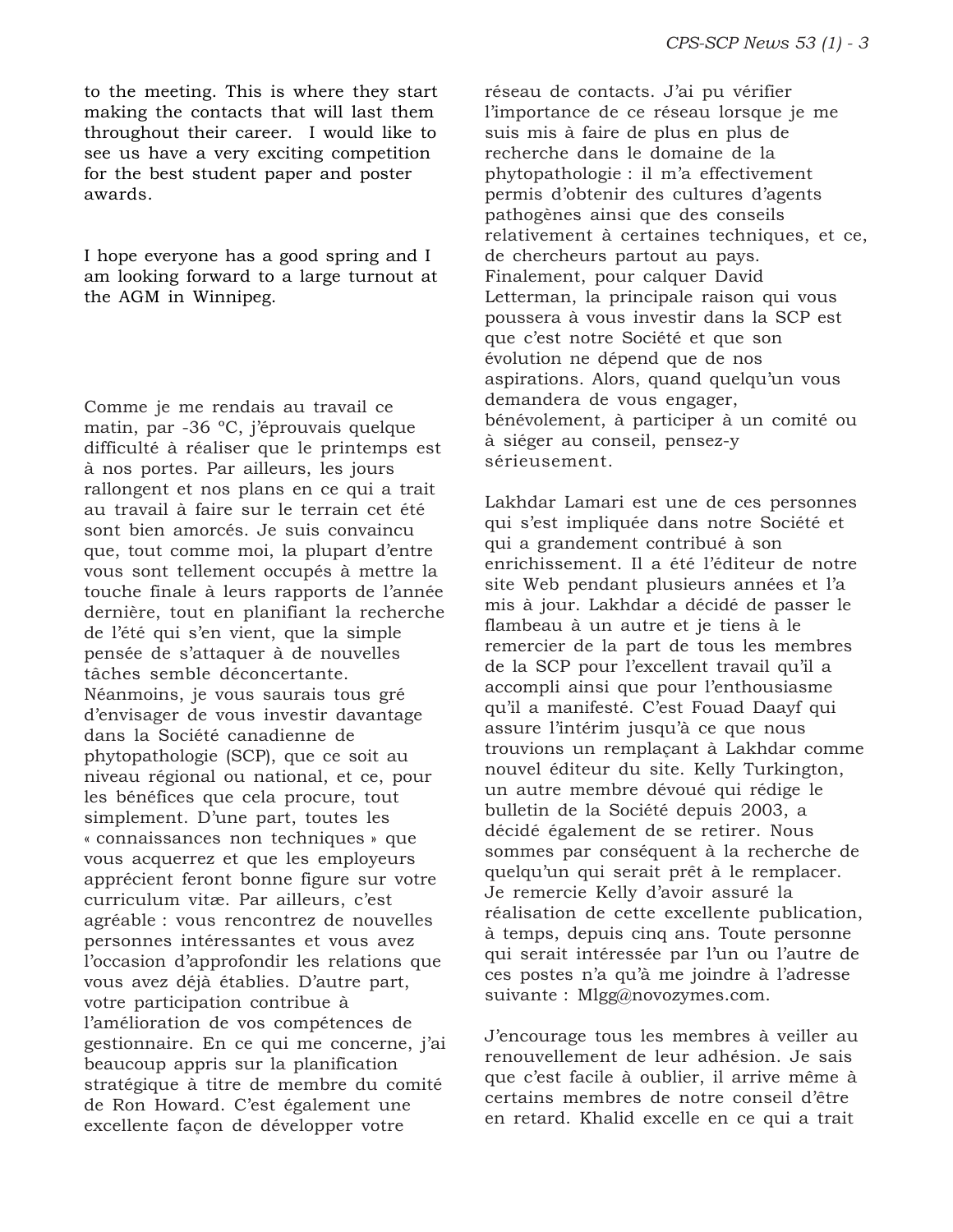à l'envoi de notes de rappel, mais nous pourrions tous lui faciliter la tâche en lui faisant parvenir nos cotisations. Plusieurs de nos collègues qui ne sont pas des phytopathologistes travaillent sur des projets en collaboration avec des phytopathologistes, et j'espère que tout un chacun encouragera ces collaborateurs à adhérer à la Société. C'est une façon bon marché de développer son réseau de contacts et, possiblement, de dénicher de nouveaux et fascinants projets de recherche.

principaux d'une affiche ou d'une communication. La date butoir pour soumettre les candidatures est le 6 avril.

Je profite de l'occasion pour rappeler à tous les présidents de comités que vos rapports d'activité doivent être transmis au bulletin afin que celui-ci soit publié avant la réunion générale annuelle de Winnipeg. Cela constitue une excellente occasion de réviser votre mandat, de vous assurer qu'il est toujours pertinent et que

> vous progressez.

Personnellement, je m'apprête à poursuivre le travail de Jim Menzies en ce qui a trait à convaincre des sociétés de devenir

*<<Je vous souhaite à tous un excellent printemps et j'espère que vous viendrez en grand nombre à la réunion générale annuelle de Winnipeg.>>*

C'est avec impatience que j'attends la réunion générale annuelle

membres bienfaiteurs. Vous trouverez les noms des membres bienfaiteurs actuels sur le site Web de la SCP. Jetez-y un coup d'œil et, si vous pensez à certaines sociétés qui seraient susceptibles de devenir membres bienfaiteurs, s'il vous plaît, envoyez-moi un courriel à l'adresse indiquée précédemment en spécifiant le nom de la ou des sociétés et, si possible, celui d'une personne à contacter au sein de ces dernières afin que je puisse établir un contact.

Le temps est également venu de penser à proposer, parmi nos collègues, des candidats qui mériteraient de recevoir un des prix de la SCP. La Société a un certain nombre de prix à décerner pour lesquels les gens peuvent être proposés, prix qui soulignent de façon sympathique le travail bien fait. Nous décernons également deux allocations de voyage aux étudiants diplômés qui désireraient obtenir un peu d'aide pour assister à la réunion générale qui se tiendra cette année à Winnipeg. Si vous supervisez des étudiants diplômés, s'il vous plaît assurez-vous qu'ils sont au courant de ces allocations. Les candidats devront figurer à titre d'auteurs

qui cette année se tiendra à l'hôtel Delta de Winnipeg, du 22 au 25 juin. Le comité organisateur a planifié des activités des plus intéressantes, dont des ateliers traitant de la pathologie des semences et de la gestion pratique des maladies racinaires; des symposiums sur la signalisation relative aux interactions plantes-agents pathogènes et sur le complexe pathogène du pourridié; ainsi qu'une activité s'adressant aux étudiants diplômés. J'espère que tous inscriront la réunion dans leur agenda et que ceux qui ont des étudiants sous leur responsabilité les amèneront. C'est là qu'ils établissent les premiers contacts qui leur seront utiles tout au long de leur carrière. J'aimerais que l'on assiste à une compétition captivante quant au concours des meilleures affiches et communications présentées par des étudiants.

Je vous souhaite à tous un excellent printemps et j'espère que vous viendrez en grand nombre à la réunion générale annuelle de Winnipeg.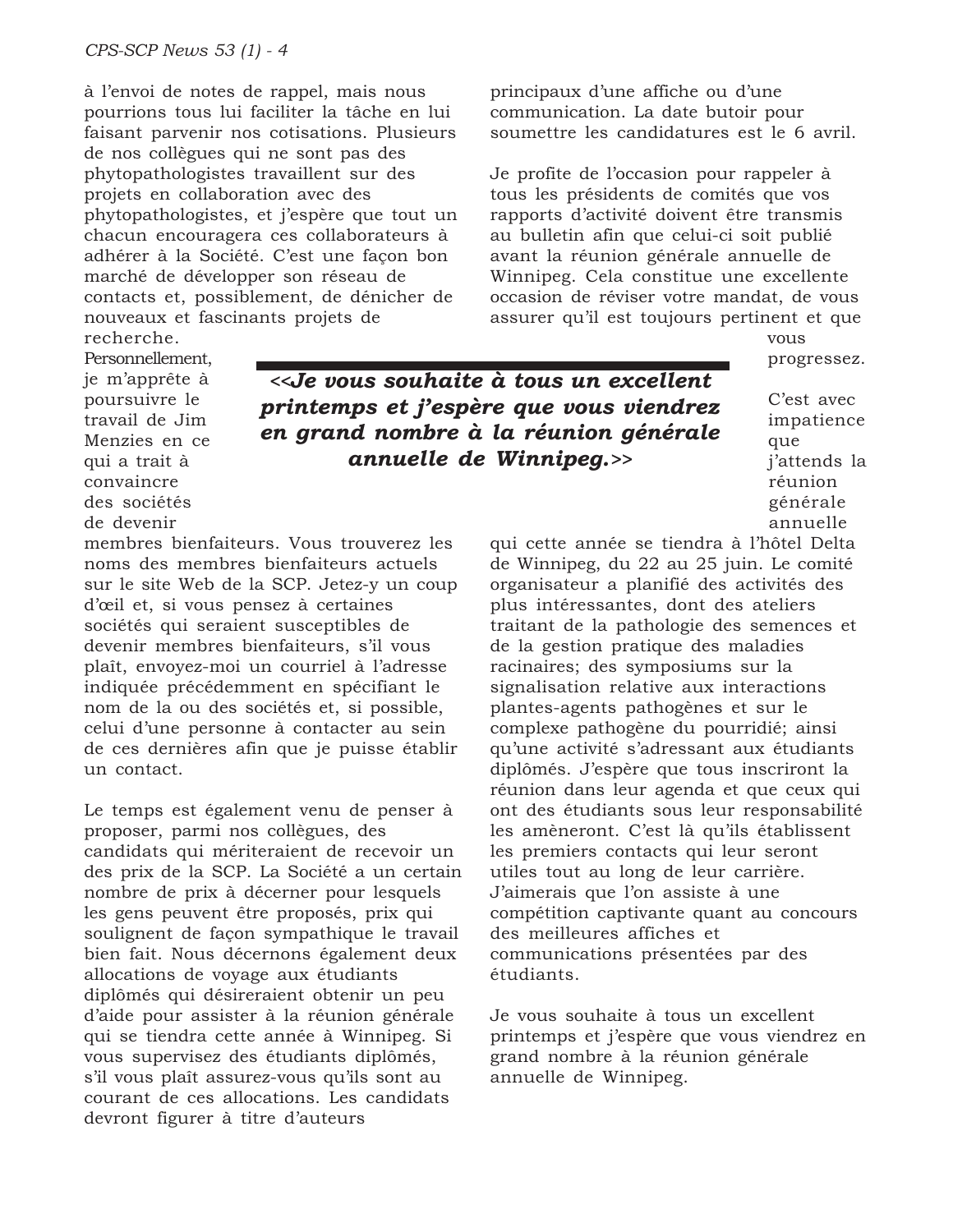# **Regional Meetings**

Manitoba CPS regional Meeting minutes December 04, 2008

The 2008 Manitoba Regional Meeting of the Canadian Phytopathological Society was held on the 4th of December at the Cereal Research Centre (Agriculture and Agri-Food Canada), Winnipeg Manitoba. Twenty-three people attended the event.

Registration started at 8:30 am, with coffee and donuts. Disease updates were presented starting at 9:00 am, by Drs. Tom Fetch, Brent McCallum, Jim Menzies, Randy Clear, Andy Tekauz, Steve Haber, and Khalid Rashid. These covered different cereals diseases including stem and leaf rusts, smuts, Fusarium Head Blight, and viral diseases. Dr. Rashid covered different diseases on sunflower and flax.

Student presentations consisted of two talks: "Interplay of Plant Defense Signaling Pathways" authored by Holly Taylor and Fouad Daayf, and "Defense Signaling Pathways Activated by *Verticillium dahliae* in *Helianthus annuus*" authored by Zhen Yao and Fouad Daayf.

After the morning coffee break, five presentations were made by scientists as follows: (1) Update on recent changes to the national *Fusarium graminearum* population by R. Clear; (2) Prequel to breeding for resistance to fusarium head blight of oat for western Canada: assessing disease impact and characteristics by A. Tekauz, J.W. Mitchell Fetch, B.G. Rossnagel, and M.E. Savard; (3) Sunflower Rust epidemic in 2008 and update on prevalent races, by K.Y. Rashid; (4) Stem rust: A wheat killer of global proportions by T. Fetch Jr.; and (5) Using variations in response to infection with wheat streak mosaic virus (WSMV) to identify resistance to fusarium head blight (FHB) in germplasm considered susceptible by S. Haber, J. Gilbert and S. Golkari.

After lunch, which was served onsite, the participating students were presented with awards. Holly Taylor (supervisor: F. Daayf) won the runner-up place and Zhen Yao (supervisors: F. Daayf and K. Rashid) won the first place.

A short business meeting followed at 1:45 pm. Dr. J. Menzies presented an update from the CPS board, as well as from the local arrangement committee of the 2009 CPS meeting to be held in Winnipeg June 22-25. Support for foreign scientist and the content of the regional website were the two other items discussed. The meeting was adjourned at 2:00 pm.

Special thanks to the Cereal Research Centre for allowing the access to the meeting facilities, Drs. Jim Menzies and Tom Fetch for room and audiovisual arrangements, Mr. Lorne Adam and Dr. A. El Hadrami for helping with the registration, food and coffee preparation, and to the CPS for their annual contribution.

Respectfully submitted,

Dr. Fouad Daayf CPS MB Regional Representative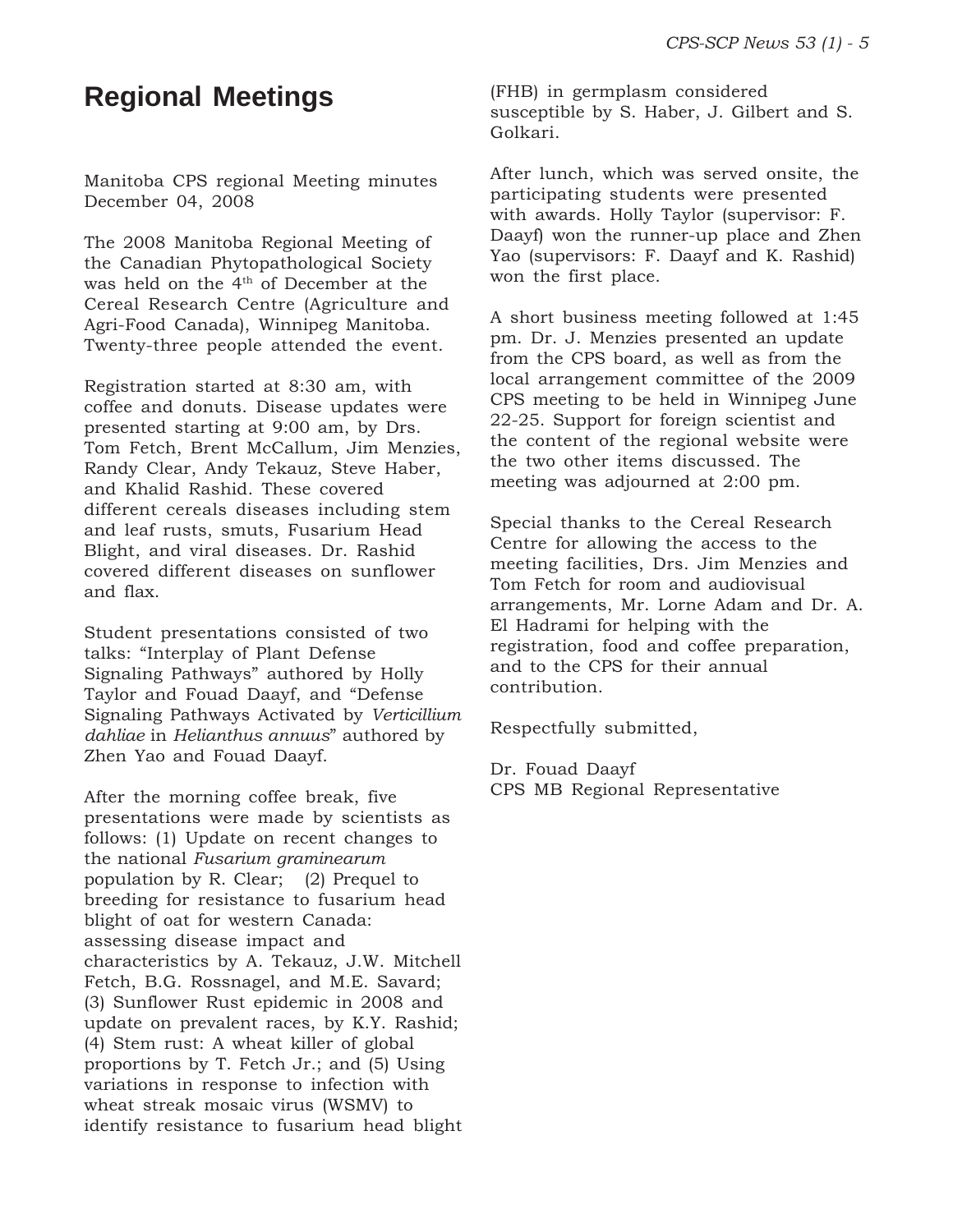# **Committee and Other Reports**

# **Financial Advisory Committee Report**

#### **June 2008**

Members present: Bruce Gossen (Chair), Jim Menzies, Mary Leggett, Richard Bèlanger, Sarah Hambleton, Paul Hildebrand, Ron Howard

Regrets: Rona Sturrock, Zamir Punja

The Financial Advisory Committee (FAC) met on June 14 in Charlottetown, PEI to review the financial statements for CPS, the implementation of the strategic plan, and the budget forecasts taking into consideration the strategic plan.

#### 1) Budget and Forecast

At every meeting and conference call in 2007-2008, the CPS Executive Board discussed ways to deal with the budget deficits that have battered the society in recent years. In 2007, membership fees were increased and CPS News was moved on-line to reduce costs. In 2008, page charges were implemented for CPDS to make it self-supporting, page charges were increased for CJPP, and the CPS Directory was moved on-line to reduce costs. However, there is still a budget deficit predicted for each year unless further changes are made (see summary of financial statement and forecast, below). In the past, the proceeds of annual meetings and sales of our books have helped to balance the society's expenses. The FAC recommends increasing membership fees, reassessing our approach to publishing CJPP to ensure that it becomes a steady source of income for the society, and structuring annual meetings to ensure that they make a profit for the society. Moreover, the Board will need to critically evaluate the

business plan for publication of books. The current plan is to publish (hard-copy or online) several books within the next five years, including a reprinting of *Disease of Field Crops in Canada*, an on-line edition of *Plant Pathology in Canada*, and the first book in a series that will replace *Diseases and Pests of Vegetable Crops in Canada* (a greenhouse crop volume). Each of these items will be of long-term value to the society, but will place substantial stresses on cash-flow in the short term. The attached forecast takes these publications into consideration.

#### 2) Strategic Plan 2006-2011

The FAC reviewed progress made on goals in the second year of the Strategic Plan, and a summary of the review is available as Annex 2 of the strategic plan (see http://www.cps-scp.ca/members.htm). Overall, 43 goals have been achieved, 14 were in progress, and there were 22 goals suggested by the Strategic Planning Committee that had not been addressed or where the Board has decided that no action will be taken. The major activities have been to improve the website to make it even more useful for communication within the society, increase support for regional groups, revitalize several important committees, and to reach out to industry, technical assistants and graduate students and get them more involved in the society. The FAC commends the Strategic Planning Committee (led by Ron Howard) for developing the plan, and the CPS Board for the progress that has already been made towards achieving these goals.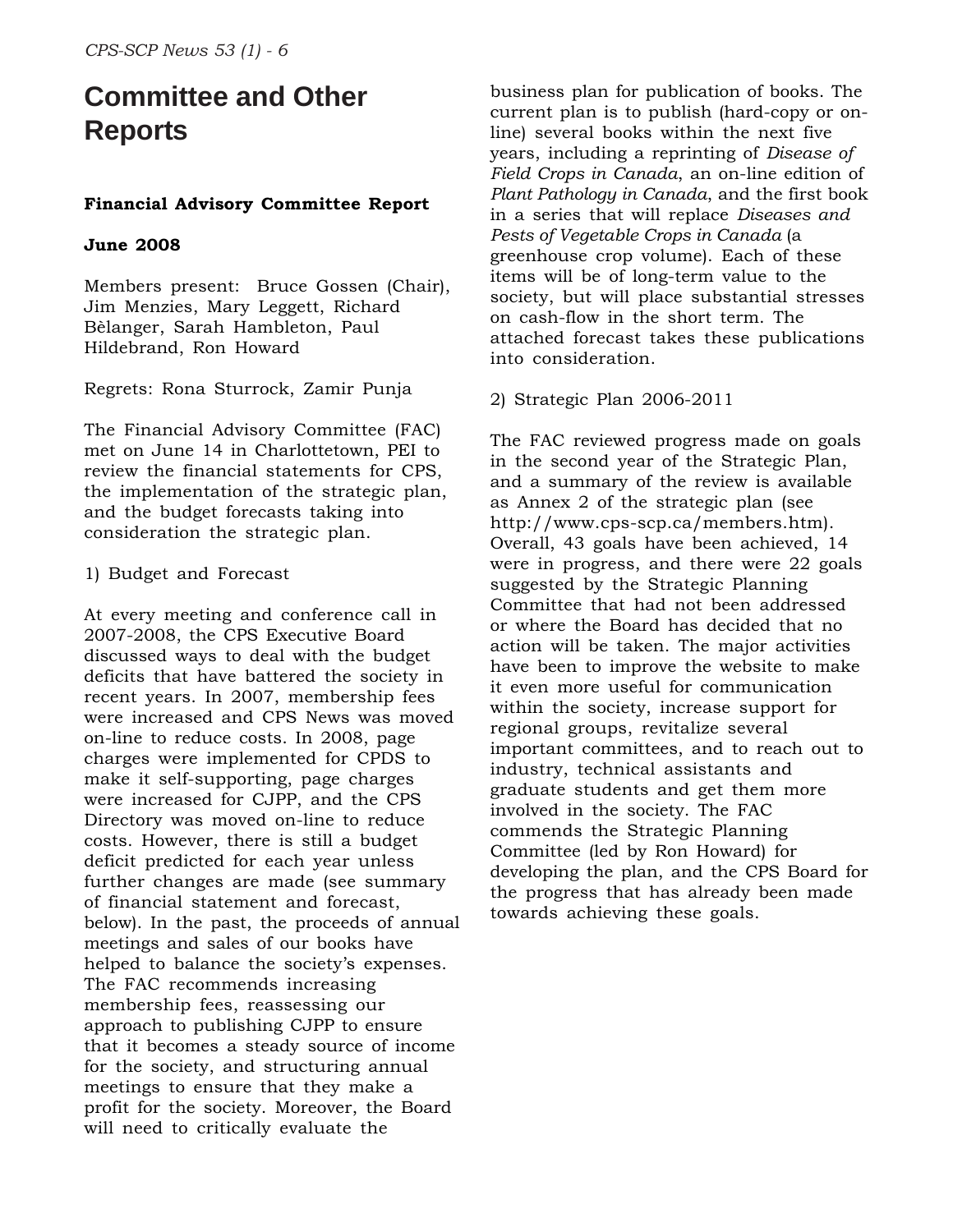|                                                                                      |                   | CPS Budget - 5 year forecast |                   |             |                  |                   |                   |                   |                   |
|--------------------------------------------------------------------------------------|-------------------|------------------------------|-------------------|-------------|------------------|-------------------|-------------------|-------------------|-------------------|
| <b>Revenues</b>                                                                      | 2005              | 2006                         | 2007              | 2007        | 2008             | 2009              | 2010              | 2011              | 2012              |
| <b>General Operations</b><br><b>Membership Dues (Sum of</b>                          | Actual            | Actual                       | <b>Budget</b>     | Actual      | <b>Budget</b>    | <b>Budget</b>     | <b>Budget</b>     | <b>Budget</b>     | <b>Budget</b>     |
| Dues)<br>Interest/Investment Income or                                               | 13,542            | 15,460                       | 16,000            | 20,282      | 21,000           | 21,000            | 21.000            | 21,000            | 22.000            |
| loss                                                                                 | 4,325             | 5,132                        | 4,000             | $-3,488$    | 3,000            | 3,000             | 3,000             | 3,000             | 3,000             |
| <b>Profit from Annual Meeting</b><br>Subtotal - Revenue (General                     | $-2,415$          | 6,117                        | 9,000             | 12,599      | 1,000            | 7,000             | 5,000             | 3,000             | 5,000             |
| Operations)                                                                          | 15,452            | 26,709                       | 29,000            | 29.393      | 25,000           | 31,000            | 29.000            | 27,000            | 30,000            |
| Can. J. Plant Pathol. (CJPP)                                                         |                   |                              |                   |             |                  |                   |                   |                   |                   |
| <b>Membership Dues</b>                                                               | 12,955            | 15,025                       | 15,000            | 12,845      | 13,000           | 13,000            | 13,000            | 13,000            | 13,000            |
| <b>Subscriptions (multi- users)</b><br>Page charges, reprints &                      | 29,196            | 29,170                       | 38,000            | 13,106      | 24,000           | 25,000            | 26,000            | 27,000            | 28,000            |
| abstracts                                                                            | 43,610            | 55,132                       | 70,000            | 62,137      | 65,000           | 66,000            | 67,000            | 67,000            | 67,000            |
| Subtotal - Revenue (CJPP)                                                            | 85,761            | 99,327                       | 123,000           | 88,088      | 102,000          | 104,000           | 106,000           | 107,000           | 108,000           |
| <b>Information Products</b><br><b>MGCC (DFCC French)</b><br>DFCC Sales 3rd Edition - | 0                 | 2.744                        | 5,000             | 830         | 1,000            | 1,000             | 1,000             | 1,000             | 1,000             |
| <b>English</b>                                                                       | 45,876            | 11,523                       | 7,000             | 10,566      | 5,000            | 5,000             | 5,000             | 5,000             | 5,000             |
| <b>CPDS - Page charges</b>                                                           | $\mathbf 0$       | 0                            | 0                 | 0           | 2.500            | 2,500             | 2,500             | 2,500             | 2,500             |
| <b>DPVCC/MRCLC</b>                                                                   | 1,453             | 1,161                        | 1,000             | 134         | 500              | 500               | 0                 | 0                 |                   |
| <b>Plant Pathology in Canada</b>                                                     | 1,500             | 0                            | 0                 | 0           | 0                | 2,000             | 500               | 500               | 500               |
| <b>DPVCC revision</b><br><b>Subtotal - Revenue (Information</b>                      | 0                 | 0                            | 0                 | 0<br>11.530 | 0                | 0                 | 15,000            | 10,000            | 15,000            |
| Products)<br><b>Grand Total - Revenues</b>                                           | 48,829<br>150,042 | 15,428<br>141,464            | 13,000<br>165,000 | 129,011     | 9,000<br>136,000 | 11,000<br>146,000 | 24,000<br>159,000 | 19,000<br>153,000 | 24,000<br>162,000 |
|                                                                                      |                   |                              |                   |             |                  |                   |                   |                   |                   |
| <b>Expenditures</b><br><b>General Operations (GO)</b>                                |                   |                              |                   |             |                  |                   |                   |                   |                   |
| <b>Regional meetings</b>                                                             | 755               | 1,602                        | 2,500             | 750         | 2,500            | 2,500             | 2,500             | 2,500             | 2,500             |
| Awards - minting and framing                                                         | 1,115             | 1,750                        | 1,000             | 1,177       | 1,500            | 1,500             | 1,500             | 1,500             | 1,500             |
| <b>Professional Services (auditors)</b>                                              | 8,271             | 11,827                       | 10,000            | 9,746       | 9,000            | 9,000             | 9,000             | 9,000             | 9,000             |
| <b>Society Newsletter (CPS News)</b>                                                 | 4,298             | 2,780                        | 2,500             | 1,712       | 800              | 800               | 800               | 800               | 800               |
| <b>Travel</b>                                                                        | 7,747             | 7,712                        | 7,000             | 3,451       | 6,000            | 7,000             | 7,000             | 7,000             | 7,000             |
| General/Miscellaneous                                                                | 19,273            | 18,085                       | 16,400            | 12,969      | 14,700           | 11,200            | 10,700            | 10,700            | 10,700            |
| <b>GO Subtotal - Expenditures</b>                                                    | 42,050            | 43,756                       | 42,300            | 34,372      | 34,700           | 32,200            | 31,700            | 31,700            | 31,700            |
| <b>GO Subtotal - Revenues</b>                                                        | 15,452            | 26,709                       | 29,000            | 29,393      | 25,000           | 31,000            | 29,000            | 27,000            | 30,000            |
| GO Net                                                                               | $-26,598$         | $-17,047$                    | $-13,300$         | $-4,979$    | $-9,700$         | $-1,200$          | $-2,700$          | $-4,700$          | $-1,700$          |
| Can. J. Plant Pathol.                                                                |                   |                              |                   |             |                  |                   |                   |                   |                   |
| <b>Printing, Mailing, Reprints</b><br>Salaries, Translation, Office                  |                   | 108,651 170,926 113,000      |                   | 92,241      | 95,000           | 95,000            | 95,000            | 95,000            | 95,000            |
| Costs                                                                                | 10,850            | 9,580                        | 12,000            | 9,590       | 10,000           | 10,000            | 10,000            | 10,000            | 10,000            |
| <b>CJPP Subtotal - Expenditures</b>                                                  | 119,501           | 180,506                      | 125,000           | 101,831     | 105,000          | 105,000           | 105,000           | 105,000           | 105,000           |
| <b>CJPP Subtotal - Revenue</b>                                                       | 85,761            | 99,327                       | 123,000           | 88,088      | 102,000          | 104,000           | 106,000           | 107,000           | 108,000           |
| $CJPP - Net (R - E)$                                                                 | $-33,740$         | $-81,179$                    | $-2,000$          | $-13,743$   | $-3,000$         | $-1,000$          | 1,000             | 2,000             | 3,000             |
| <b>Information Products (print &amp;</b><br>marketl)                                 |                   |                              |                   |             |                  |                   |                   |                   |                   |
| <b>MGCC (DFCC - French)</b>                                                          | 29,476            | 519                          | 500               | 94          | 100              | 100               | 100               | 100               | 100               |
| DFCC 3rd ed.                                                                         | 1,815             | 2,725                        | 2,500             | 1,185       | 1,600            | 36,600            | 1,600             | 1,600             | 1,600             |
| <b>DPVCC/MRCLC</b>                                                                   | 443               | 379                          | 500               | 0           | 0                | 0                 | 0                 | 0                 |                   |
| <b>Plant Pathology in Canada</b>                                                     | 0                 | 0                            | 0                 | 0           | 1,000            | 3,000             | 0                 | 0                 |                   |
| <b>DPVCC revision</b>                                                                | 0                 | 0                            | 0                 | 0           | 0                | 1,500             | 21,000            | 2,000             | 22,000            |
| <b>IP Subtotal - Expenditures</b>                                                    | 31,734            | 4,407                        | 4,500             | 3,630       | 4,200            | 42,700            | 24,200            | 5,200             | 25,200            |
| <b>IP Subtotal - Revenues</b>                                                        | 48,829            | 15,428                       | 13,000            | 11,530      | 9,000            | 11,000            | 24,000            | 19,000            | 24,000            |
| IP Subtotal Net (R-E)                                                                | 14,968            | 11,021                       | 8,500             | 7,900       | 4,800            | $-31,700$         | $-200$            | 13,800            | $-1,200$          |
| <b>Grand Total - Expenditures</b>                                                    | 195,412           |                              | 228,669 171,800   |             | 139,834 143,900  | 179,900           | 160,900           | 141,900           | 161,900           |
| <b>Grand Total - Revenues</b>                                                        | 150,042           | 141,464                      | 165,000           | 134,432     | 136,000          | 146,000           | 159,000           | 153,000           | 162,000           |
| Grand Net (R - E)                                                                    | -45,370           | $-87,205$                    | -6,800            | -5,402      | $-7,900$         | $-33,900$         | $-1,900$          | 11,100            | 100               |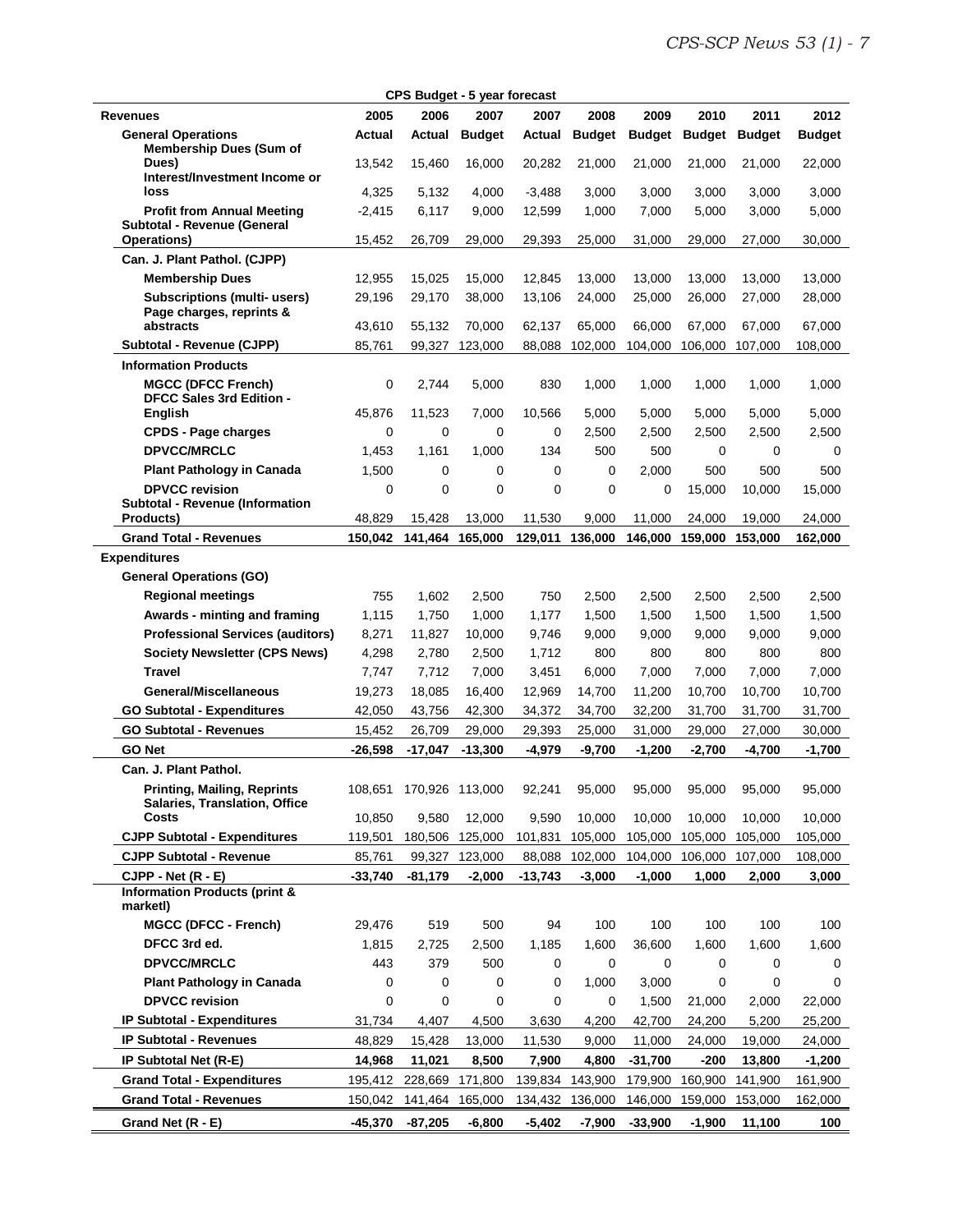## **Plant Canada Update**

The next Plant Canada meeting is tentatively scheduled for July 18-22, 2011 at St. Mary's University in Halifax, NS. The meeting will be co-hosted by the Canadian Society of Agronomy and the Canadian Society for Horticultural Science. The CPS representatives on the local arrangements committee are Paul Hildebrand and Gordon Braun.

Between meetings, activities for Plant Canada generally occur at a slow pace. One issue that stimulated intense discussion was a suggestion to change the formula for sharing losses that arise at a Plant Canada meeting. For the small societies that make up Plant Canada, sharing profits is easy compared to sharing losses. In the end, the Plant Canada Board opted for the status quo – profits and losses will be divided among the societies that make up Plant Canada based on the number of members of each society that attend the meeting. However, the Executive Board is working to ensure that Plant Canada has a contingency fund to cover small losses, and that the LACs are given the resources and support to ensure that losses do not occur. In addition, one organization that works with Plant Canada has gone through interesting changes recently. The Canadian Federation of Biological Societies recently closed its doors due to a lack of funds. Plant Canada has decided not to be part of proposed attempts to revive this organization, but the CPS and other societies are free to participate if they wish.

Bruce Gossen and Jim Menzies CPS representatives to Plant Canada

#### **Report to the Executive Board of the Canadian Phytopathological Society**

#### **From the Journal Publication Committee**

#### **Re: A review of the options available to the CPS for the publication of the Canadian Journal of Plant Pathology**

Committee members: James Menzies (Chair), Zamir Punja (Editor-in-chief, CJPP), Richard Bélanger, Sarah Hambleton, André Levesque.

#### Background:

The Canadian Journal of Plant Pathology has been published in collaboration with NRC research press since 1999. The current contract will expire in December, 2009. Dr. Punja received a proposal from Taylor and Francis Group (TF) for publication of CJPP in the fall of 2007. The proposal was very different from the current contract the CPS has with the NRC research press, and indicated a number of ways in which the journal and the finances of the journal could be improved. Taylor and Francis Group was very interested in becoming a partner with the CPS for publishing CJPP, and hoped to start in January 2009.

The ad hoc Journal publication committee was established June, 2009, at the outgoing board meeting of the CPS executive in Charlottetown, P.E.I. Its mandate was to solicit proposals from different organizations for publication of the CJPP, and along with the Taylor and Francis Group proposal, make a recommendation to the executive board on the future publication partner of the CJPP. Jim Menzies was appointed chair, as past president of the executive board, and the following were asked to serve on the committee; Zamir Punja, as Editor-in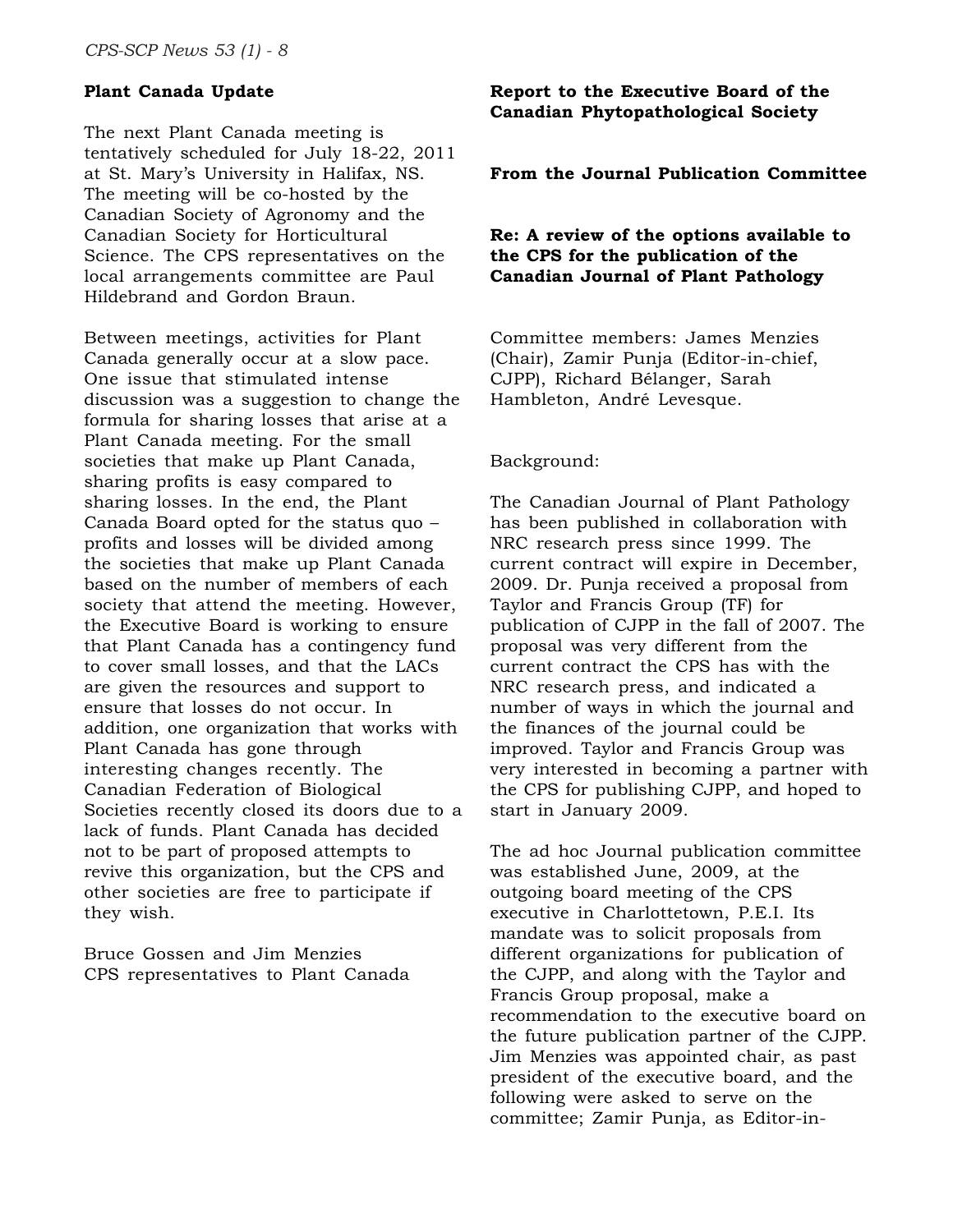Chief, CJPP, Richard Bélanger as President Elect, Sarah Hambleton, as treasurer of the CPS, and André Levesque, as a member at large.

The committee developed a solicitation letter to be sent to perspective publishers (Appendix A), with a list of items to be addressed in each proposal. Proposals were invited from NRC research press, Springer Publishing Company (Springer) and Elsevier.

#### Comparison of Proposals:

Notification of interest and proposals were received from NRC Research Press and Springer, as well as the proposal from TF. Elsevier responded by indicating no interest in developing a proposal. Zamir developed a comparisons table for the three proposals, as well as our current NRC contract (see Appendix B).

# Current contract:

We have been publishing in partnership with the NRC since 1999. In general, this contract has served CJPP and CPS well. Our journal has increased in impact factor, and is an attractive journal. There have been a few problems with the NRC, but in general, their service in the publishing arena has been good. Their marketing is poor, however, and it is likely that our impact factor has risen as high as it is going to go as long as we publish with NRC. CJPP is also not making any money for the CPS, and NRC has done little to help overcome this problem.

# NRC Proposal:

The new NRC proposal is very similar to the current contract. It is essentially a fee for service operation. This means that CJPP is ours to do with as we please, but any improvements must come from the society. They mentioned access to electronic submission software (Osprey) through NRC, which would be useful. At

one point they mention that the use of Osprey would be free, but later on in the proposal, they mention fees for using Osprey. They are the only group that supply technical editing (at cost). We did not see any improvements in the marketing of CJPP in the NRC proposal. In the current contract, marketing of CJPP is mentioned, but in reality, we do not see any marketing of the journal happening. Recently, it has been announced that NRC press will become a not-for-profit corporate entity over the next year. One cannot foresee what this will mean as far as changes at NRC press, but certainly, changes are likely to happen.

The TF and Springer proposals are very similar.

Taylor and Francis:

The proposed contract is for 7 years. This proposal would likely move the journal towards making money for CPS. There would be a signing bonus of \$30,000.00, as well as \$8,000.00 per year for the editor's office (we currently pay \$6,500.00 per year), \$2,000.00 per year for editorial board meetings, and \$1,000.00 per year as an award (likely becoming known as the TF award) for the best student paper. They would also take care of any copy-editing, printing, binding, mailing, distribution and storage of journal costs (currently cost CPS about \$25K per issue), with any losses covered by TF. Any overprints are property of TF. Authors would receive 50 free reprints, a PDF file and a free issue of the journal. Members would receive a hard copy of the journal as well as electronic access, with the rate frozen for the first 3 years. There would be 16 free, colour pages/year in the journal, after which we must charge for the colour pages. We would have access to their online manuscript submission (Manuscript Central) at no cost. We would also have one journal provided to members from TF inventory. Page charges are up to us, and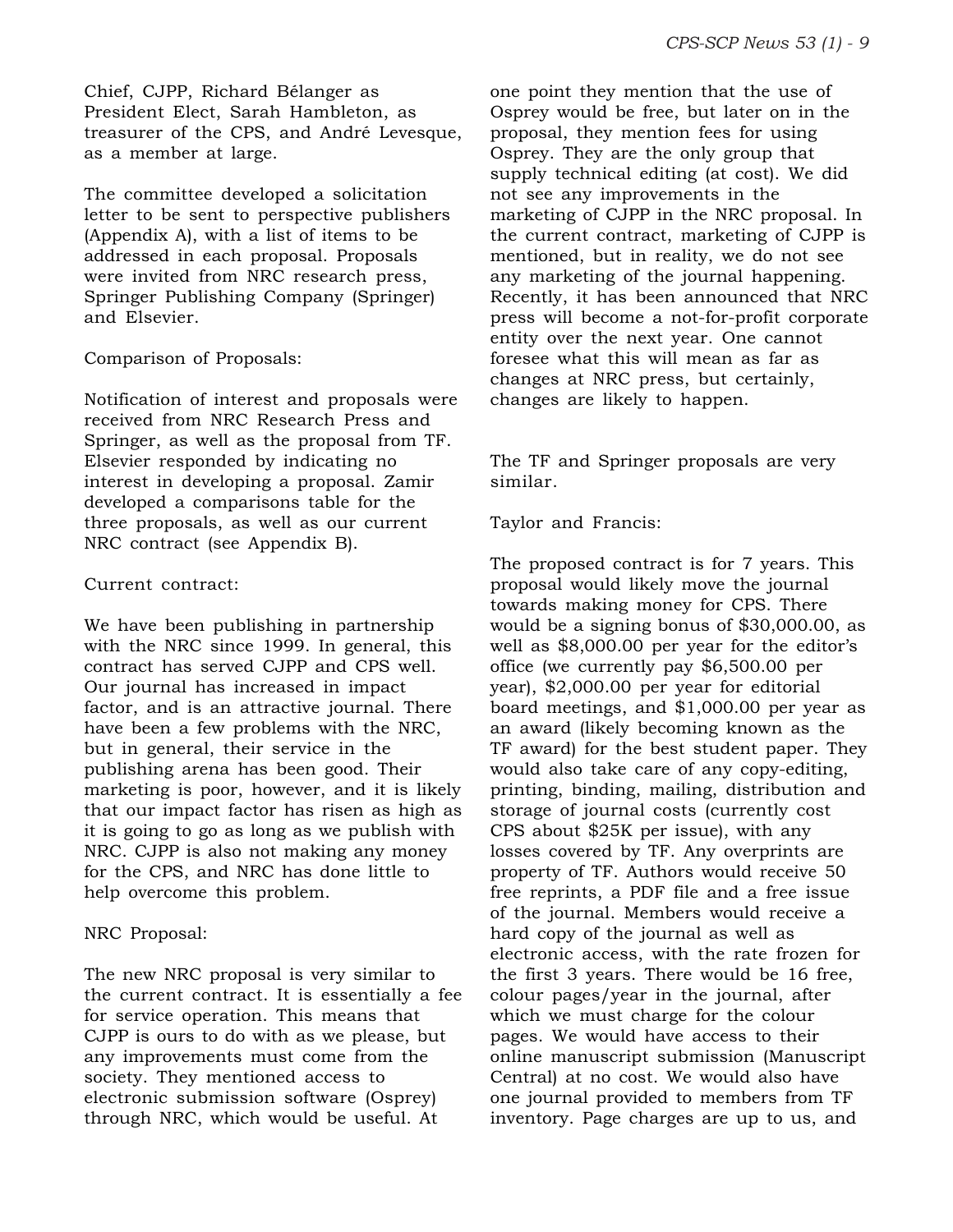we keep the money. CJPP hosted on their website. TF would like to sell back copies of the journal, but are open to open access to the journal after 5 years. TF have no issue with French manuscripts or publishing meeting abstracts. TF will pay a minimum of \$15,000.00 per year for multisubscription sales, with more if sales are good. They would increase multi-use subscriber fees to \$300.00 per year. There is no technical editing, but perhaps we use the page charges to pay for Technical editing. There will be some advertising in the journal, but generally the advertising is science related and in good taste. In the sample journals TF sent us, there was very little advertising. TF want the page numbers to increase.

Generally, the committee thought this was a very good proposal.

#### Springer:

The proposed contract is for 10 years. This proposal would also likely move the journal towards making money for the CPS. There would be a signing bonus of \$30K, paid over 18 months, as well as \$8K per year for the editor's office. They would also take care of any copy-editing, printing, binding, mailing, distribution and storage of journal costs (currently cost CPS about \$25K per issue), with any losses covered by Springer. Any overprints are property of Springer. Authors would receive 25 free reprints. Members would receive the journal electronically; hard copies would cost \$45.00 plus shipping and handling (Springer did not appear keen on hard copies of the journal). Rates would be frozen for the first three years. Members would also have access to other Springer journals, but we aren't completely sure what that means. There would be 16 free colour pages/year in the journal, after which we must charge for the colour pages. We would have access to their online manuscript submission at no cost. Page charges are up to us, and we keep

the money. CJPP hosted on their website. Springer would like to sell back copies of the journal. French is not an issue in the journal. No details given on publishing meeting abstracts. Springer will pay \$15,000.00 per year for multisubscription sales, less any discounts offered from Springer. They would increase multi-use subscriber fees to \$300.00 per year. There is no technical editing, but perhaps we use the page charges to pay for Technical editing. There will be some advertising in the journal, but generally the advertising is science related and in good taste.

Generally, the committee thought that this was a good proposal.

#### Recommendations:

- 1) The committee recommends pursuing a publishing contract with Taylor and Francis Group. Although the TF and Springer proposals are very similar, the committee felt that many members prefer to receive hard copies of the journal. The TF proposal was superior to the Springer proposal in this regard. The committee also felt that a 10 year contract was too long and favoured the seven year contract of TF. TF also appears to be the more advantageous proposal to CPS on a financial basis. The NRC proposal was inferior to TF and Springer, and possible major changes at NRC as they move towards becoming a notfor-profit corporate entity may be a concern. It is also hoped that a contract with companies such as TF and Springer will raise the impact factor and profile of CJPP.
- 2) The committee felt that before any contract is signed, the CPS should have a lawyer review the contract on behalf of the CPS.
- 3) The CPS should also pursue an option for open access PDF's (to be paid by authors who want this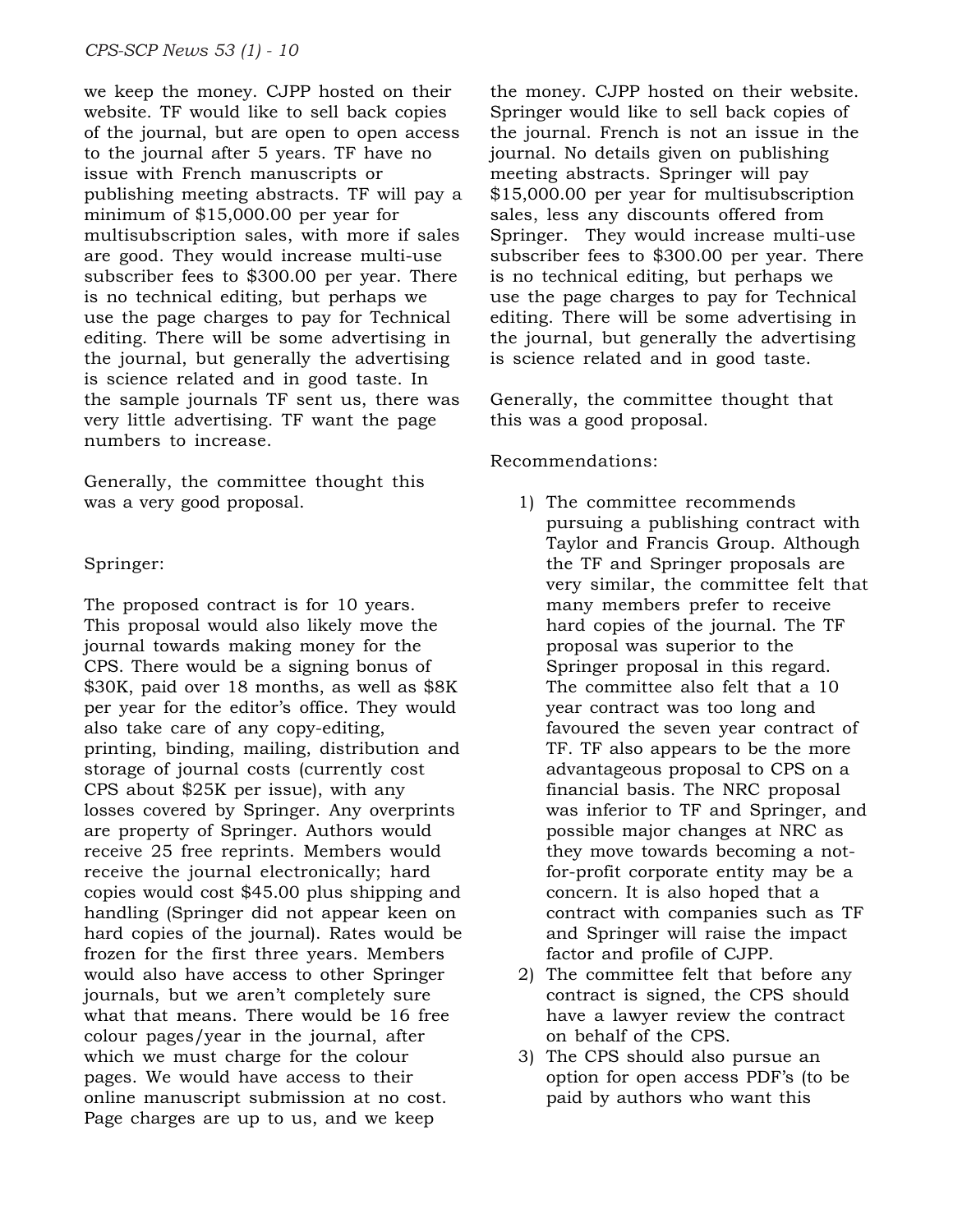option) with whoever they decide to partner with in publishing CJPP.

Respectfully submitted

Jim Menzies (Chair) For the Journal Publications Committee (Zamir Punja, Richard Bélanger, Sarah Hambleton, André Levesque).

#### **Change of By-law**

#### **Notice of Motion**

The governing Board of the CPS wishes to bring forward a motion at the Annual General Meeting of the Society to be held in Winnipeg, Manitoba in June 2009, to approve the following amendments of CPS By-Laws V and IX.

# **V. EDITOR-IN-CHIEF, CANADIAN JOURNAL OF PLANT PATHOLOGY**

# **General Responsibilities**

9. The Editor-in-Chief shall be required to attend and participate in all meetings of the Governing Board as a non-voting member.

# **IX. AWARDS**

#### **Current By Law**

# **8. Graduate Student Travel Award**

a) The award is intended to provide outstanding graduate students in plant pathology funds to attend an Annual General Meeting and present an abstract of their research work.

b) there shall be a maximum of 2 awards presented annually, depending on the availability of suitable applicants, each valued at \$500.

c) The student must be enrolled in a Master's level or Doctorate level program in any area of plant pathology.

d) The selected awardees do not have to be CPS members at the time the award is given.

# **Proposed change**

#### **8. Graduate Student Travel Award**

a) The award is intended to provide financial assistance to outstanding students to attend and present their research at a CPS Annual General Meeting.

b) The student must be the senior author on the presentation of this research work c) The number of awards presented annually shall depend on the income from the trust fund account and availability of suitable applicants, with at least one award presented each year.

d) The student must be enrolled in a Master or Doctorate level program in an area related to plant pathology.

e) The awardee(s) does not have to be a CPS member at the time that the award is given.

# **AWARDS TRUST FUND**

All cash awards will be a fixed amount. This amount shall be set by the Board; it may be adjusted at intervals and in accordance with the prestigious nature of the award.

# **Awards**

#### **CPS Awards Nominations due by April 6, 2009**

Please take time to consider and discuss with your CPS colleagues worthy candidates for the awards listed below. Awards will be presented at the CPS Annual Meeting in Winnipeg, Manitoba.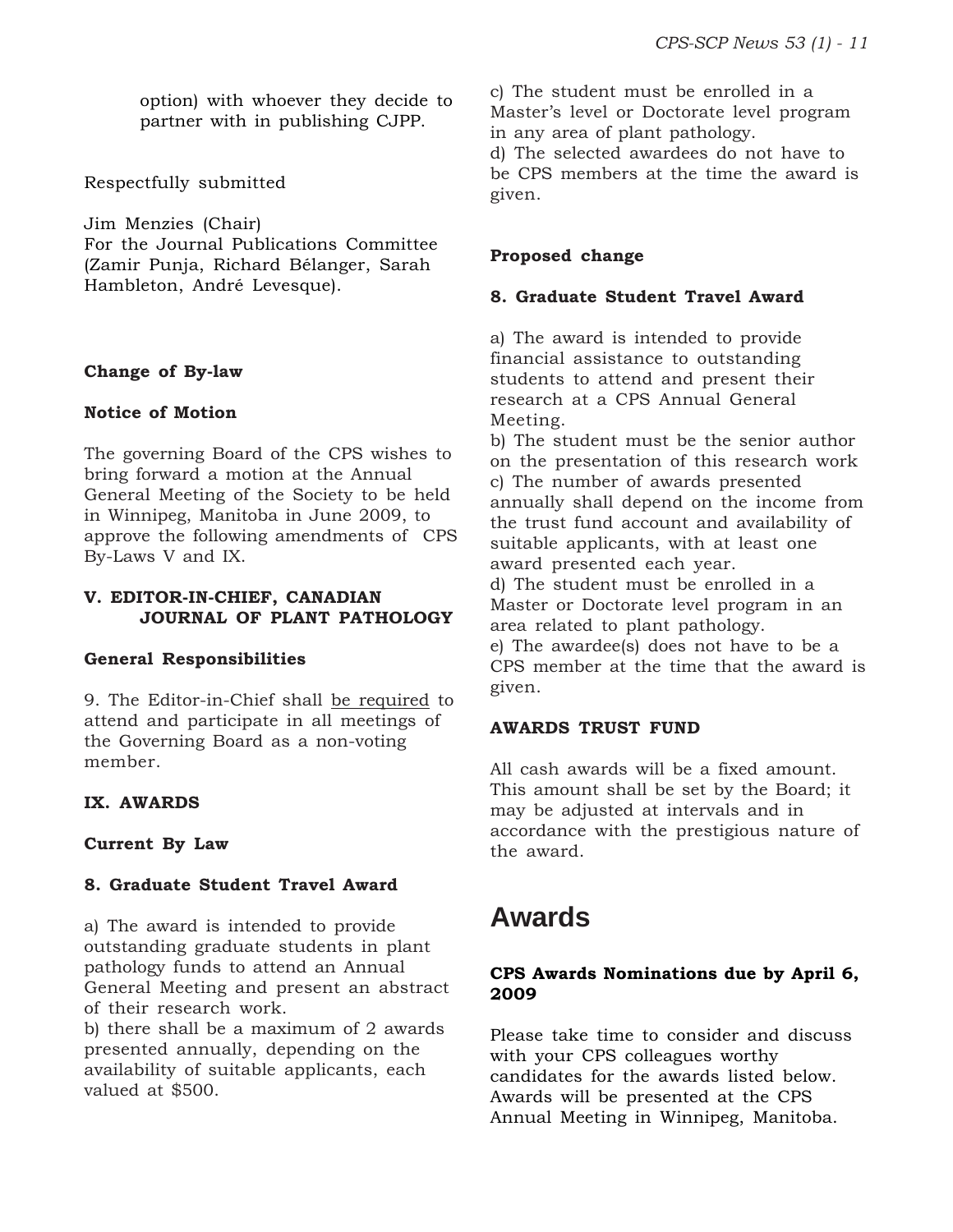Nominations must be received by the CPS Awards Committee Chairperson by April , 2009. Nominations can be sent to Sabine Banniza, CPS Awards Committee Chair at sabine.banniza@usask.ca

There are several types of awards sponsored by CPS. These Awards represent an important means of acknowledging the contributions of our members to our society, to the science of plant pathology and to the community in which we live.

# **1. Honorary Member**

The nominee can be any person who has rendered eminent service to plant pathology and shall normally not be a member of the Society.

# **2. Fellow**

Nominees shall be regular members of the Society who have rendered outstanding service to the Society and to the profession of plant pathology.

# **3. Award for Outstanding Research**

This award is intended to recognize outstanding research in plant pathology in Canada. As the Society's most prestigious award, consideration is given to research involving new concepts, the discovery of new phenomena, or principles in plant pathology or novel application of existing principles.

# **4. Outstanding Young Scientist Award**

The award is intended to recognize the contribution of a junior scientist, judged to have had a major impact on plant pathology in Canada.

# **5. Graduate Student Travel Award**

The purpose of this award is to provide reimbursement to selected graduate students to attend the Annual Meeting of the CPS. Two travel awards are presented annually by the CPS, each for a value of \$500 per student.

# **6. Achievements in Plant Disease Management**

The award is intended to recognize the contributions by industry, or not-for-profit agencies, for innovative research, development of products and technologies, and/or transfer of information for the benefit of disease management in Canada.

A full description of each award, criteria and guidelines on nominating a colleague for a CPS Award or for students to apply for the Graduate Student Travel Award can be found on the CPS Website at http:/ /www.cps-scp.ca/awards.htm

# **Prem D. Kharbanda, Ph.D. Alberta Agriculture Hall of Fame**

On September 26, 2008, Dr. Prem Kharbanda was inducted into the Alberta Agriculture Hall of Fame for his distinguished services to the Province of Alberta and Canada. Every two years, Alberta's Agriculture Hall of Fame recognizes up to three individuals whose leadership, innovation and business practices have made significant contribution to Alberta's Agriculture and Agri-food Industry. Induction into the Hall of Fame is the highest honour granted by Alberta Agriculture and Rural Development.

Dr. Kharbanda has been an outstanding contributor to the field of plant pathology for over 37 years, excelling in his research on economically important diseases on a variety of crops.

Dr. Kharbanda graduated from the University of Illinois in 1971 where he earned his Ph.D. under the guidance of Dr. J.B. Sinclair. He obtained an M.Sc. in Plant Pathology under the supervision of Dr. Y.L. Nene at the G.B. Pant University of Agriculture, Pant Nagar, (Nainital), India. He joined the Alberta Research Council (ARC) in 1979 where he retired as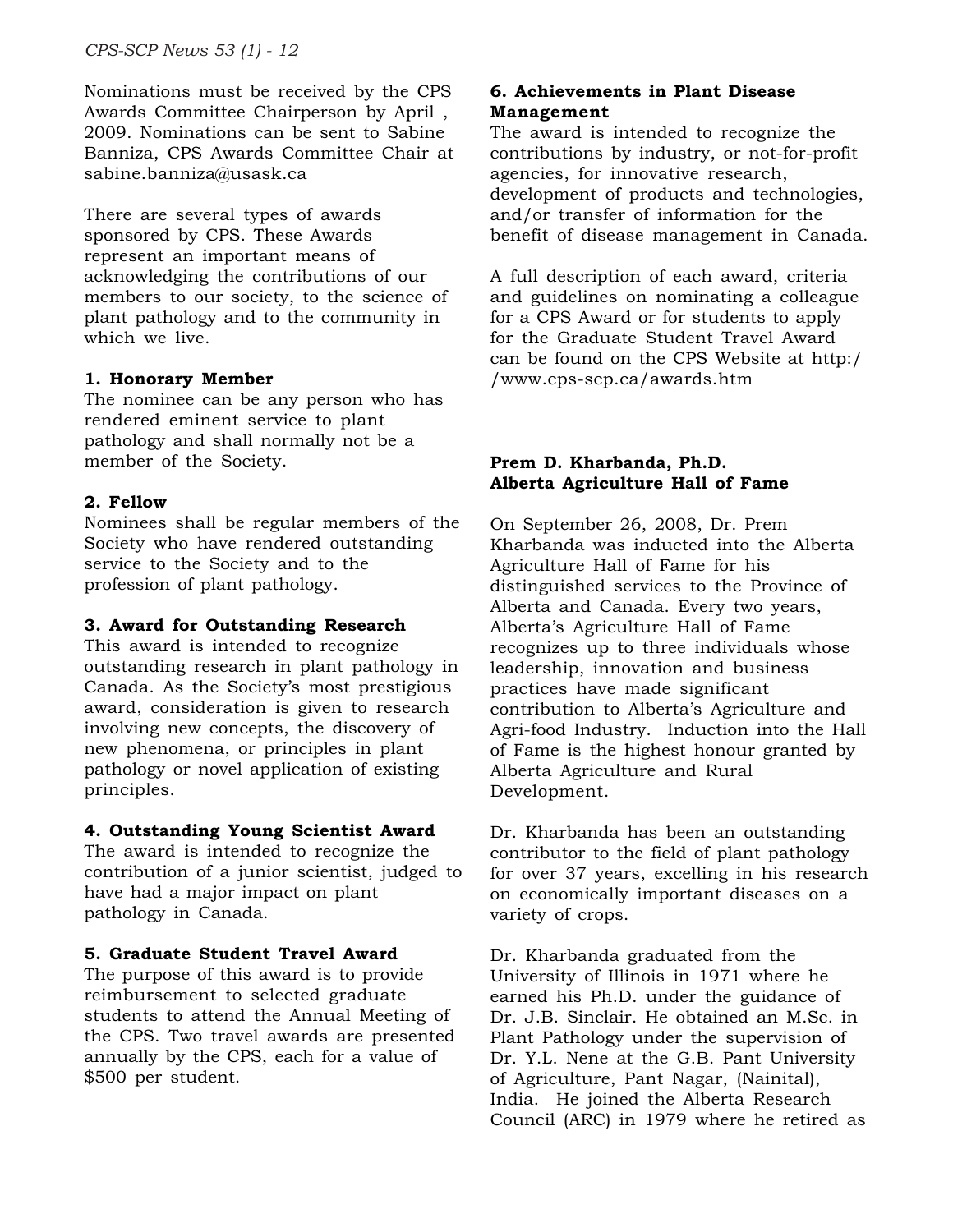

**Dr. Prem Kharbanda (m) and his wife Devi (l) Receiving the Hall of Fame Plaque from the Honorable George Groeneveld (r), Minister of Agriculture and Rural Development, Government of Alberta**

a Senior Research Scientist on March 31, 2008.

Dr. Kharbanda started his career as a research associate with Dr. Claude Bernier at the University of Manitoba, Winnipeg, in 1973 where he worked on seed and soil-borne diseases of fababeans and reported on management of a new powdery mildew, *Microsphaera maculans* var*. ludens*, and Ascochyta blight on fababeans.

In 1983, Dr. Kharbanda discovered blackleg disease on canola in Alberta. Since then, he has been instrumental in preventing the spread of blackleg disease in Alberta, using innovative strategies that involved a combination of cultural, chemical and biological methods, disease monitoring, seed testing, producer education and awareness as well as technology development.

As part of the Alberta Blackleg Response Committee, he made a significant contribution to getting the virulent strain of the blackleg fungus, *Leptosphaeria maculans*, named as a pest under the Alberta Agricultural Pests Act in 1984. This allowed the use of legislative authority by agricultural fieldmen in enforcing the implementation of the disease control measures.

It's estimated his efforts fighting blackleg alone saved producers over \$400 million between 1983 and 1999 in Alberta and along with the combined efforts of fellow plant pathologists across the prairie region, and both public and private sector breeding programs

prevented total annihilation of the Canadian canola industry. In 2007, a team of British and Chinese scientists used Dr. Kharbanda's data to highlight the threat to Chinese agriculture from blackleg.

In 2000, he was awarded the prestigious AVAC/ASTech Innovations in Agricultural Science prize by the Alberta Science and Technology Leadership Awards Foundation in recognition of his outstanding achievements towards the prevention of blackleg of canola.

He has also been very active in his work with the province's greenhouse industry. In 1979-81 he concluded the first in-depth study of the epidemiology of the fungal diseases in greenhouse cucumbers. He recently identified a new fungus, *Fusarium lactis,* on greenhouse peppers.

As leader of the crop disease biocontrol program at the Alberta Research Council since 1994, he discovered and patented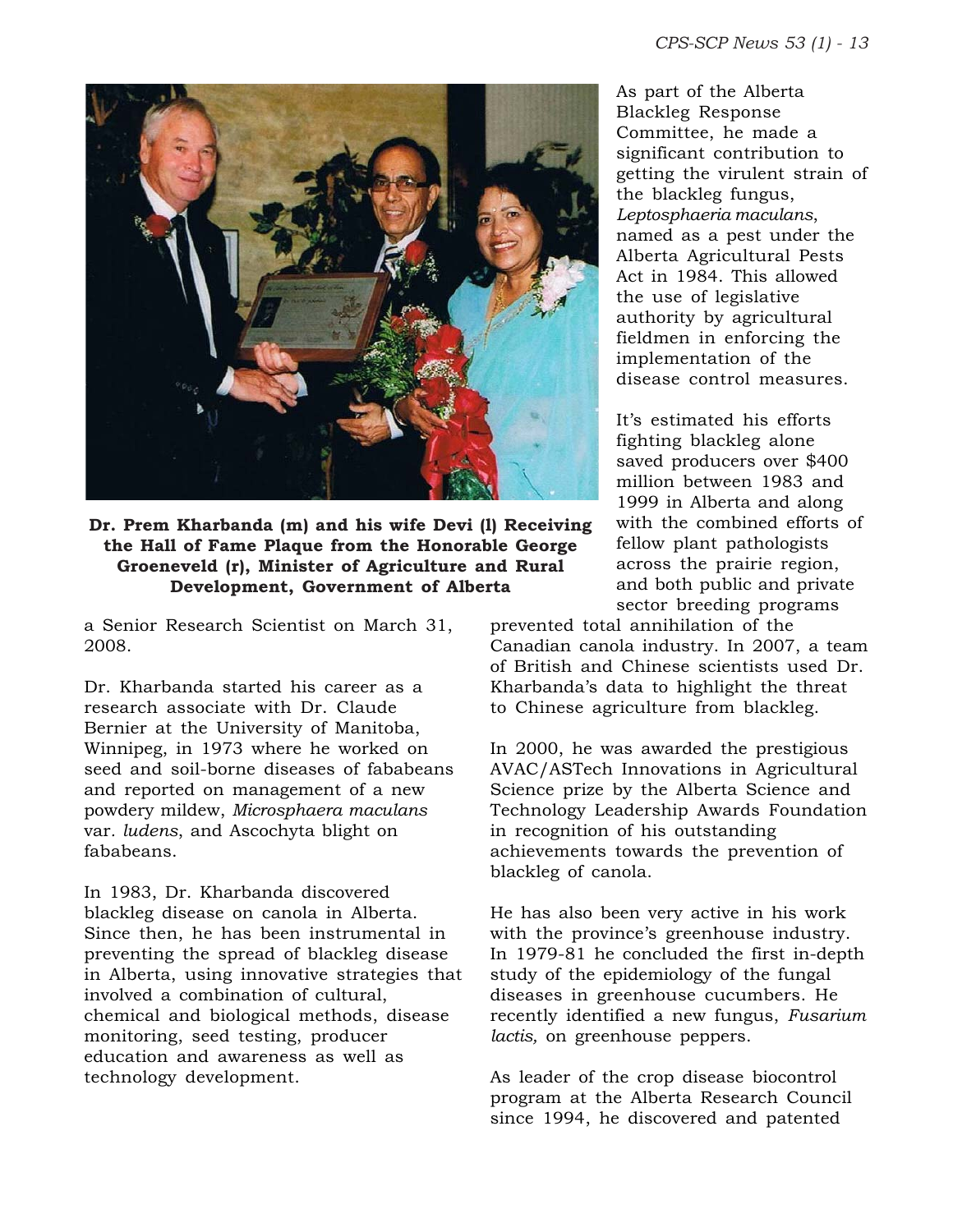*Paenibacillus polymyxa* PKPB1, a biocontrol bacterium for use against several plant diseases and fairy rings in lawns.

He has authored over 250 publications including scientific research papers, manuals, book chapters, research reports and newspaper articles. His manual, entitled *Blackleg of Canola in Alberta: Investigations on Biology, Epidemiology and Management,* is a well-used reference for scientists and the canola industry.

Dr. Kharbanda has been a CPS member since 1974. He was also the President of the Plant Pathology Society of Alberta (PPSA) in 1986-87 and for his dedicated services, was granted Honrary life membership in PPSA in November 2008. He was appointed as Scientist Emeritus at the Alberta Research Council upon his retirement in April 2008.

**Commémoration du centenaire Société de protection des plantes du Québec Prix Excellence Prix Hommage Hommages Le mercredi 19 novembre 2008 Musée national des beaux-arts du Québec**

**Hommage René-Pomerleau Pionnier et Force vive en pathologie forestière et moléculaire Louis Bernier, Richard Hamelin et André Lévesque**

# **Louis Bernier**

« Dr. Bernier is an inspiration for new and established forest pathologists alike and is one of the most visible and recognized

forest pathologists in Canada. » Société canadienne de phytopathologie (2002)

Louis Bernier est bachelier en sciences forestières de l'Université Laval. Il obtient par la suite des diplômes de maîtrise et de doctorat de l'Université de Toronto où il se spécialise en pathologie forestière. Après un stage postdoctoral en biologie moléculaire à l'Université de Bath (Angleterre), il revient au Québec où il entreprend, en 1990, sa carrière de professeur à l'Université Laval. Il met rapidement en place un programme de recherche en pathologie forestière. Ce programme fait une large place à l'utilisation des techniques génétiques et moléculaires, jusque-là encore très peu utilisées par les pathologistes forestiers. L'étude des champignons responsables de la maladie hollandaise de l'orme, que le Dr Bernier avait entreprise lorsqu'il étudiait à Toronto, deviendra et demeure encore aujourd'hui un thème de recherche privilégié. Les travaux exécutés initialement à l'aide d'approches génétiques ponctuelles ont depuis évolué vers des approches à grande échelle permettant une analyse plus globale du génome. En parallèle, le Dr Bernier s'intéresse à l'étude des populations de champignons phytopathogènes, au développement de moyens de lutte biologique, ainsi qu'à la biotechnologie des champignons. Au fil des ans, le Dr Bernier a dirigé ou codirigé 15 étudiants à la maîtrise, 12 doctorants et quatre postdoctorants dans ces domaines. Il a en outre développé des collaborations fructueuses avec plusieurs collègues au Québec, au Canada et ailleurs dans le monde. Il est l'auteur ou le co-auteur de près de nombreux articles de recherche dans des revues internationales et est régulièrement invité à présenter des conférences à l'étranger. Le professeur Bernier a été rédacteur associé à la revue Phytoprotection de 1996 à 2002 et s'acquitte d'une tâche similaire à la Revue canadienne de recherche forestière depuis 2000. Il a été président de la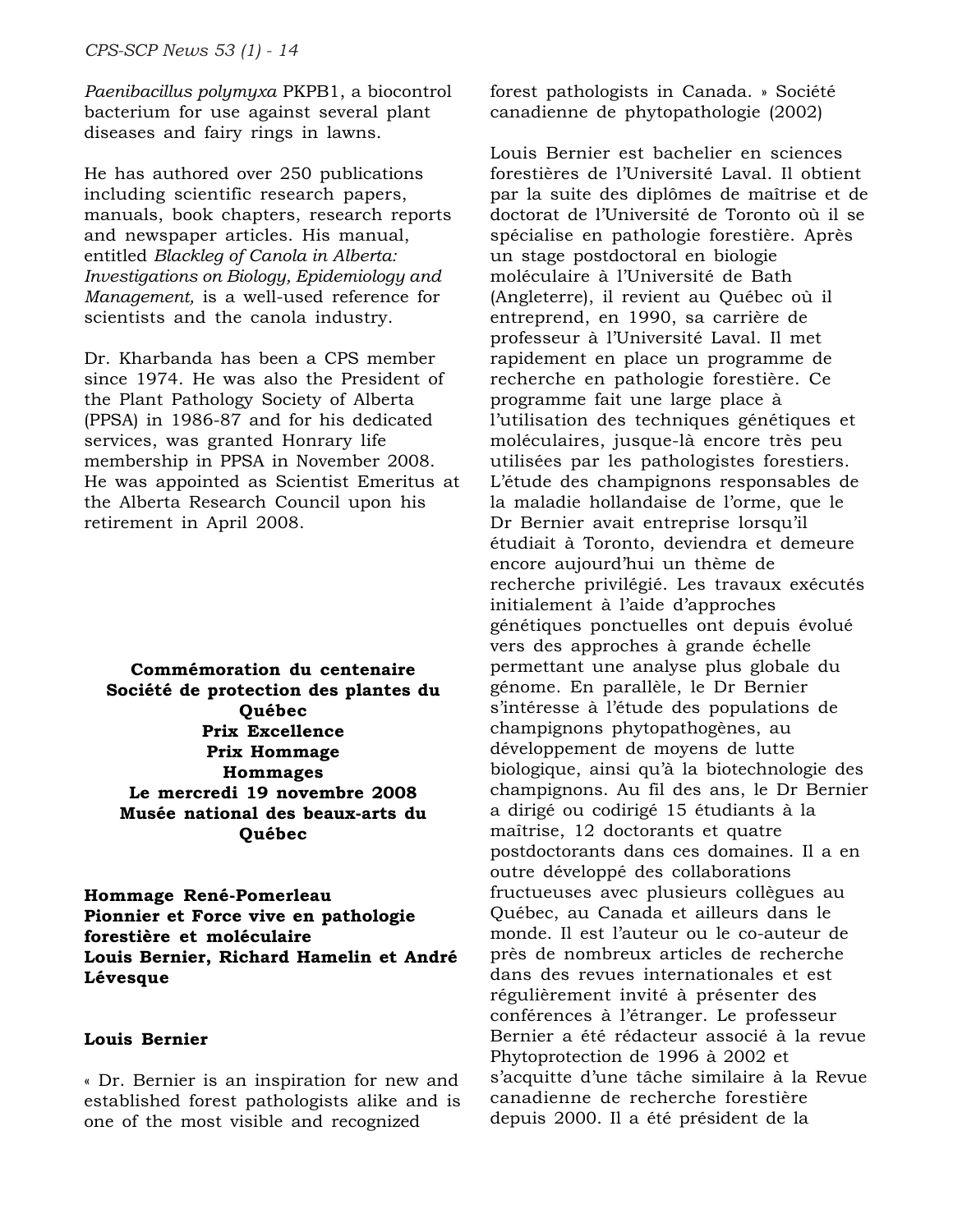Société de protection des plantes du Québec (SPPQ) en 1997-98 et a dirigé le Centre de recherche en biologie forestière (CRBF) de 2001 à 2003. Il est co-directeur du Réseau Ligniculture Québec depuis 2001. Il a en outre été impliqué dans la gestion du 24 Réseau Biocontrôle, de 2001 à 2006. Il a été récipiendaire, en 2002, du Prix Gordon J. Green décerné par la Société canadienne de phytopathologie à un jeune chercheur émérite. Désormais «jeune quinquagénaire», le professeur Bernier est toujours enthousiasmé par la recherche en milieu universitaire et par la formation de la relève scientifique en pathologie forestière.

# **Richard Hamelin**

Richard Hamelin a obtenu un baccalauréat en agronomie de l'Université McGill et une maîtrise de l'Université Simon Fraser (Vancouver) dans le programme Pest Management. Il complète par la suite un doctorat en phytopathologie à l'Université du Kentucky et poursuit comme chercheur post-doctoral au Service des forêts du United States Department of Agriculture au Mississippi, puis à l'Université Laval à Québec. En 1992, il décroche un poste de chercheur en phytopathologie au Centre de foresterie des Laurentides du Service canadien des forêts (SCF) à Québec. Professeur associé à la Faculté de foresterie et de géomatique de l'Université Laval et à la Faculty of Forestry de l'Université de Colombie-Britannique, il a dirigé et codirigé plusieurs étudiants à la maîtrise et au doctorat. Le Dr Hamelin a été un des premiers chercheurs au Québec à utiliser des outils moléculaires pour étudier la biologie et l'épidémiologie d'agents pathogènes des forêts. Il a ainsi contribué à développer le domaine de l'épidémiologie moléculaire. Ses travaux portent entre autres sur l'identification et la caractérisation de gènes de pathogénicité et de reconnaissance des hôtes. L'acquisition de telles connaissances

permet d'améliorer le suivi et la prévision de la migration de ces agents pathogènes et aide à la prise de décision. Il est auteur de nombreux articles scientifiques, chapitres de livres et a été conférencier invité à plusieurs occasions. Le Dr Hamelin a été président de la Société (1998-1999) et de la Société canadienne de phytopathologie, et rédacteur associé de la Revue canadienne de recherche forestière. Il est présentement directeur de la section pathologie forestière de la Revue canadienne de phytopathologie, de même que rédacteur principal de Phytopathology. Il a également participé à plusieurs comités, dont le comité de sélection des subventions du CRSNG, les comités d'évaluation d'unités de recherche de l'Institut national de la recherche agronomique de Nancy et du Centre de Recherche en Agriculture et Développement de Montpellier. Il fait présentement partie du comité consultatif de Genome British Columbia en foresterie. On lui a décerné le Prix de reconnaissance de l'Agence canadienne d'inspection des aliments, la 25 Prime au mérite du SCF et le Prix RNCan de Ressources naturelles Canada pour la créativité et l'innovation.

# **André Lévesque**

« Dr. C. André Lévesque is one of the most successful and influential young plant pathologists in Canada today ... has become a world authority on the molecular taxonomy and diagnostics of Pythium. »

Société canadienne de phytopathologie (1999)

André Lévesque détient un baccalauréat en agronomie de l'Université McGill, une maîtrise professionnelle en lutte intégrée de l'université Simon Fraser de la Colombie-Britannique, ainsi qu'un doctorat à cette même université. En 1993, le Dr Lévesque a été engagé à Agriculture et Agroalimentaire Canada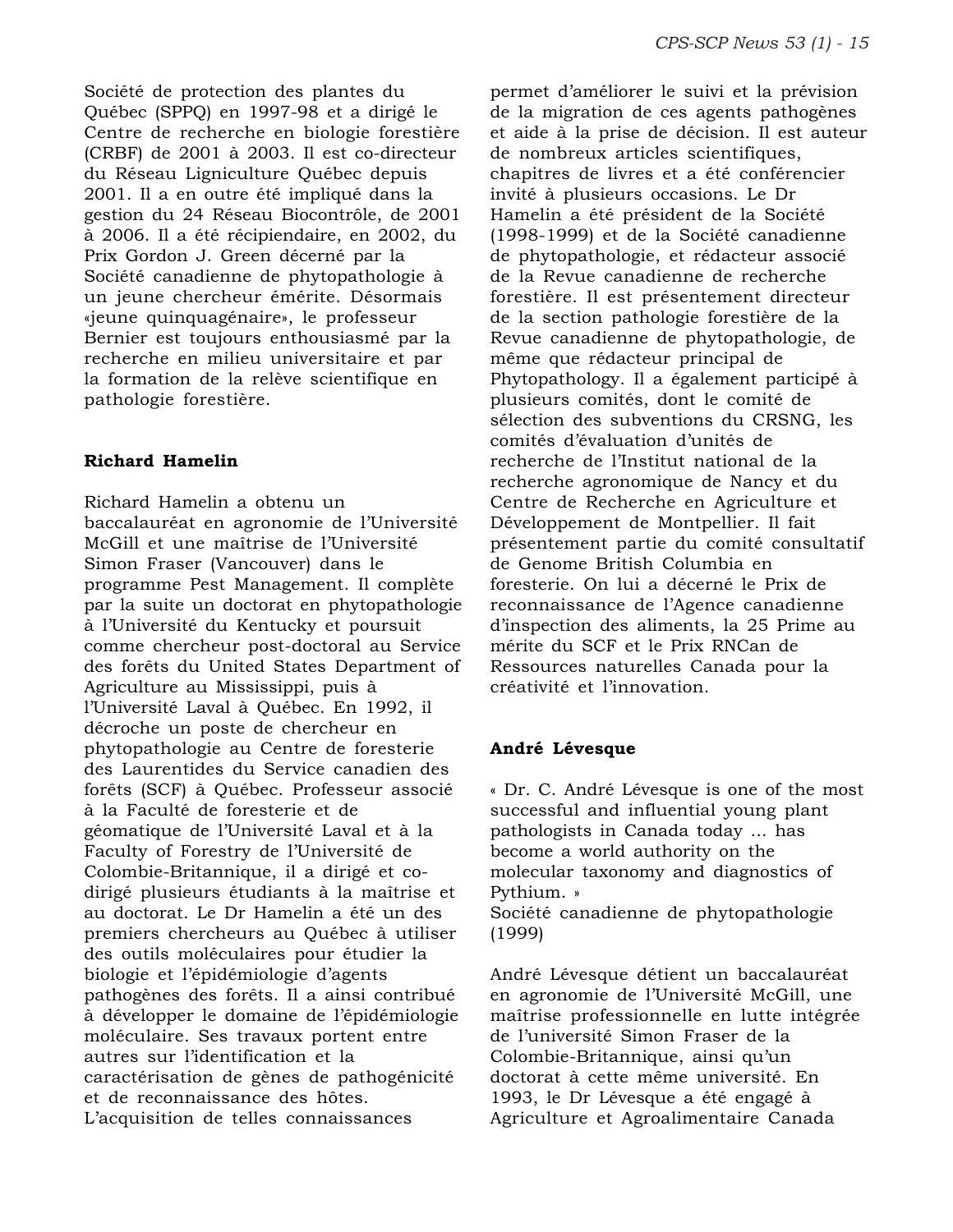(AAC). Il a occupé un poste de chercheur en phytopathologie au Centre de recherches agroalimentaires du Pacifique en Colombie- Britannique, d'abord à la station de Vancouver puis à la station de Summerland. En l'an 2000, il s'est rapproché du Québec en rejoignant l'équipe de biosystématique du Centre de recherches de l'Est sur les céréales et les oléagineux à Ottawa, comme spécialiste des champignons produisant des zoospores (Oomycètes et Chytridiomycètes). Son travail de recherche au doctorat a mené à des publications qui sont encore aujourd'hui et plus que jamais des références importantes pour les études d'impact du glyphosate sur les maladies racinaires et la flore fongique du sol. Mentionnons qu'il utilisait déjà à ce moment-là (fin des années 80) diverses techniques d'ADN recombinant pour étudier les populations de Pythium. Dans le cadre de ses emplois, il développa le premier système de détection par biopuces en phytopathologie et en mycologie, approche qui a été adaptée par la suite pour la bactériologie, la nématologie et la virologie et qui est maintenant utilisée commercialement au Canada et en Europe. Il a publié une phylogénie complète des espèces de Pythium qui est devenue la principale référence moléculaire pour la taxinomie de ce genre important en phytopathologie. Il a été le premier à développer pour l'écologie moléculaire une biopuce pour un genre complet de champignon, le genre Pythium qui compte plus de 100 espèces. Le Dr Lévesque travaille en étroite collaboration avec plusieurs laboratoires au Canada, aux États-Unis et en Europe pour développer de meilleurs outils de génomique et bioinformatique pour le dépistage d'agents phytopathogènes de quarantaine à haut risque, tant en agriculture 26 qu'en foresterie. Il codirige une initiative nationale pour la création d'un organisme qui encadrerait, appuierait et aiderait à développer les principales souchothèques canadiennes. Le Dr Lévesque est professeur associé à

l'Université Carleton. Il est l'auteur ou le co-auteur de nombreux articles scientifiques incluant deux invitations pour l'Annual Review of Phytopathology et prononce régulièrement des conférences sur invitation tant au niveau national qu'international. Le Dr Lévesque a été président de la Société canadienne de phytopathologie (SCP) en 2005-2006. Il a organisé de nombreux colloques dont le congrès du 75e anniversaire de la SCP en 2004. Il a fait partie de nombreux comités au sein de diverses sociétés scientifiques. Il a été l'un des évaluateurs des dossiers de candidature aux bourses du centenaire et étudiante de la SPPQ en 2008. Le Dr Lévesque a été honoré à plusieurs reprises. Il a reçu, entre autres, le prix du jeune chercheur émérite Gordon J. Green de la SCP en 1999. À l'occasion de la commémoration de son centenaire (1908- 2008), la Société de protection des plantes du Québec est fière de présenter l'Hommage René-Pomerleau 1 - Pionnier et Force vive en pathologie forestière et moléculaire - aux chercheurs Louis Bernier, Richard Hamelin et André Lévesque, en gage de sa plus profonde gratitude pour leur contribution inestimable au rayonnement de la mycologie, de la pathologie forestière et moléculaire et de la Société.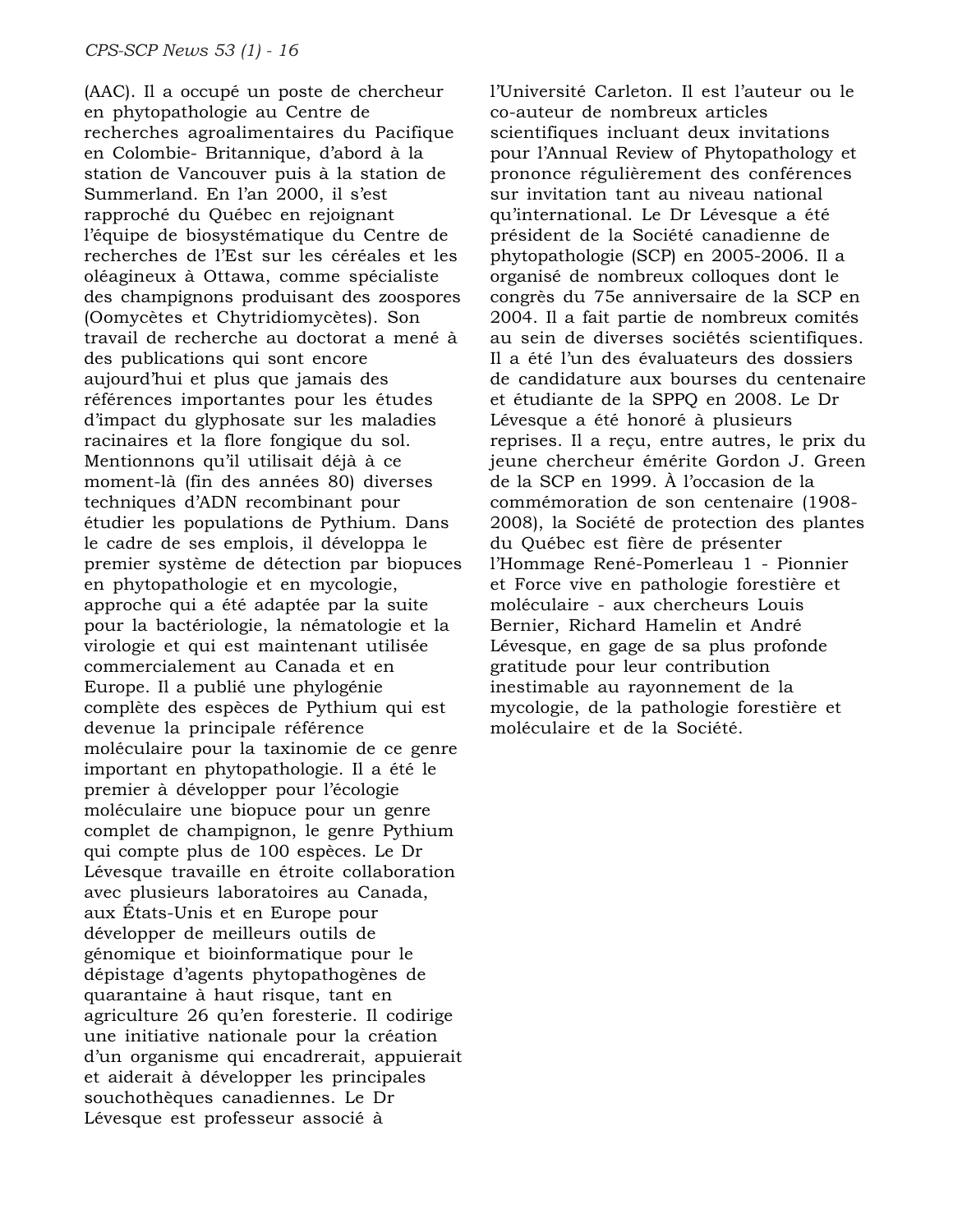# **Announcements**



# **Canadian Forum for Biological Control** Forum Canadien pour la Lutte Biologique

# **CANADIAN FORUM FOR BIOLOGICAL CONTROL We need your help!**

The Canadian Forum for Biological Control (CFBC) is a national, non-profit organization with a mandate to study, advance and promote/advocate biological control in Canada. To raise the profile of biological control within the broader research community, the CFBC sponsors symposia on biological control each year at national scientific meetings. You can view the program for the 2008 symposium, held in Charlottetown in June on the web. The CFBC relies on annual membership dues of \$15 to support this activity. If you have an interest in biological control [of arthropods, diseases or weeds] and would like to become a member of this national group, or are already a member but have not paid your dues for this year, please contact CFBC secretary James Coupland (couplandj@hotmail.com) to obtain a membership/dues payment form. Your dues will directly support the next biological control symposium planned for the Entomological Society of Canada meeting in Winnipeg, October 2009. See you there!

# **FORUM CANADIEN POUR LA LUTTE BIOLOGIQUE Nous avons besoin de votre aide!**

Le Forum canadien pour la lutte biologique (FCLB) est un organisme national, à but non lucratif, dont le mandat est d'étudier, de faire progresser, de promouvoir et de défendre la lutte biologique au Canada. Afin d'accroître la visibilité de la lutte biologique au sein de la communauté scientifique, le FCLB parraine chaque année des symposiums sur la lutte biologique lors de réunions scientifiques d'envergure nationale. Le programme du symposium 2008, tenu en juin à Charlottetown, peut être consulté sur Internet. Le FCLB finance ce type d'activité à même les cotisations annuelles de ses membres (soit 15 \$ par membre). Si la lutte biologique [arthropodes, maladies ou plantes nuisibles] vous intéresse et que vous souhaitez devenir membre de ce groupe national, ou si vous êtes déjà membre, mais n'avez pas encore payé votre cotisation cette année, veuillez communiquer avec le secrétaire du FCLB, James Coupland (couplandj@hotmail.com), afin d'obtenir un formulaire de cotisation. Cette dernière permettra de financer directement le prochain symposium sur la lutte biologique, qui se tiendra lors de la réunion de la Société d'entomologie du Canada, à Winnipeg, en octobre 2009. En espérant vous y voir!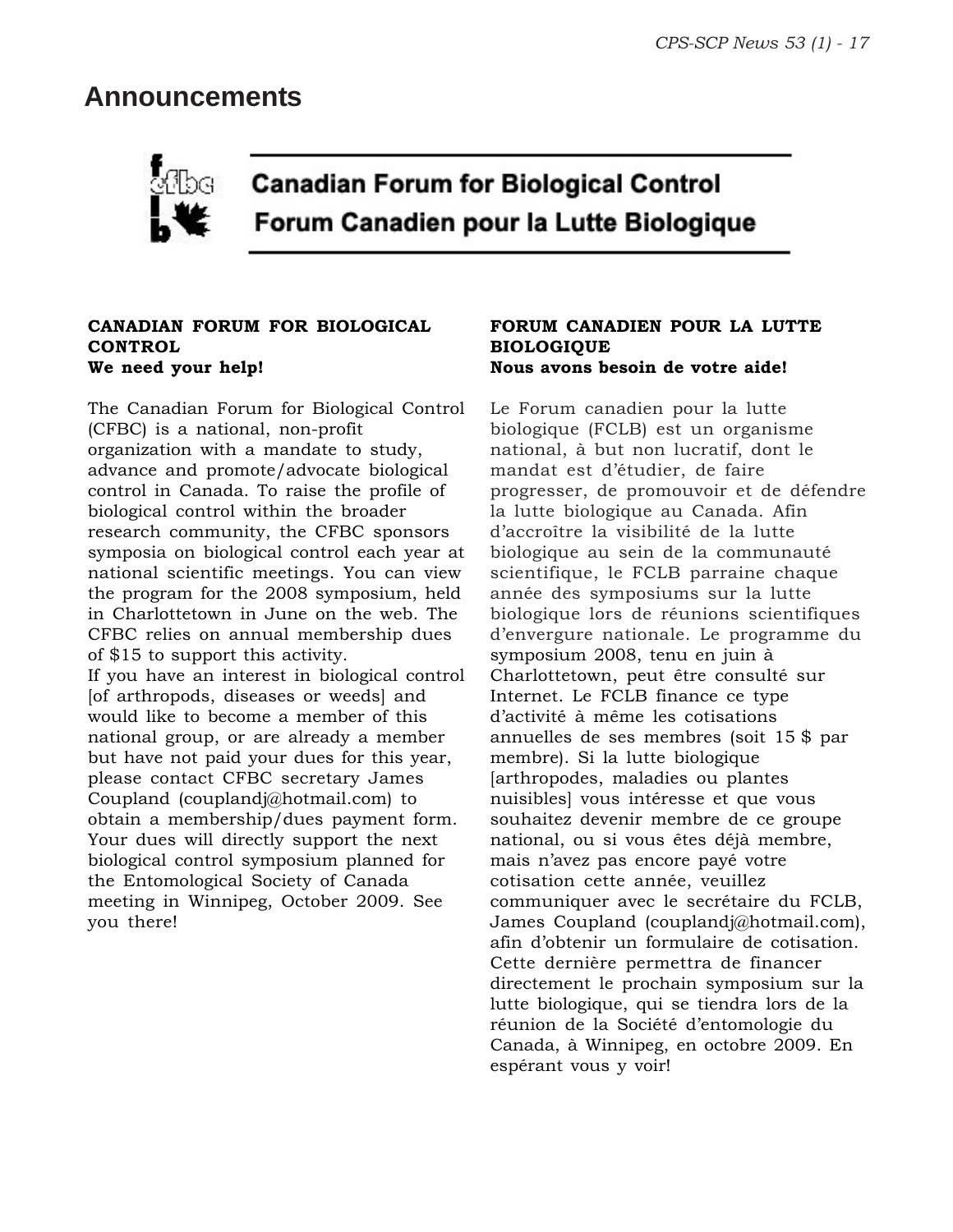#### **History of Plant Pathology in Canada nears completion**

Since 2004, the Steering Committee of Verna Higgins, Lu Piening, Bud Platt, Dick Stace-Smith, Guillemond Ouellette, Roy Whitney, Jack Sutherland, Ron Wall, and Denis Gaudet, have been working very hard to complete the history of Plant

foundations of plant pathology in Canada and world-wide, but have also had a significant impact in shaping the social fabric of Canadian society. At last the end is in sight. We anticipate that CPS members will be able to view the finished product and order their copies during the CPS Meetings in Winnipeg, during June 22-25, 2009. These are our stories and all



Pathology in Canada; 1970-2008. In a sequel to I.L Conners' Plant Pathology in Canada, we have assembled and written the histories and reminiscences of over 500 plant pathologists who have made a significant impact on agricultural and forest plant pathology in Canada from 1970 to the present. Through a presentation of their professional and personal lives, we come to realize that our colleagues have not only helped shape the

of you have been involved in writing this history! We invite you to join in on the excitement and anticipation of the completion of this project.

Respectfully, Denis Gaudet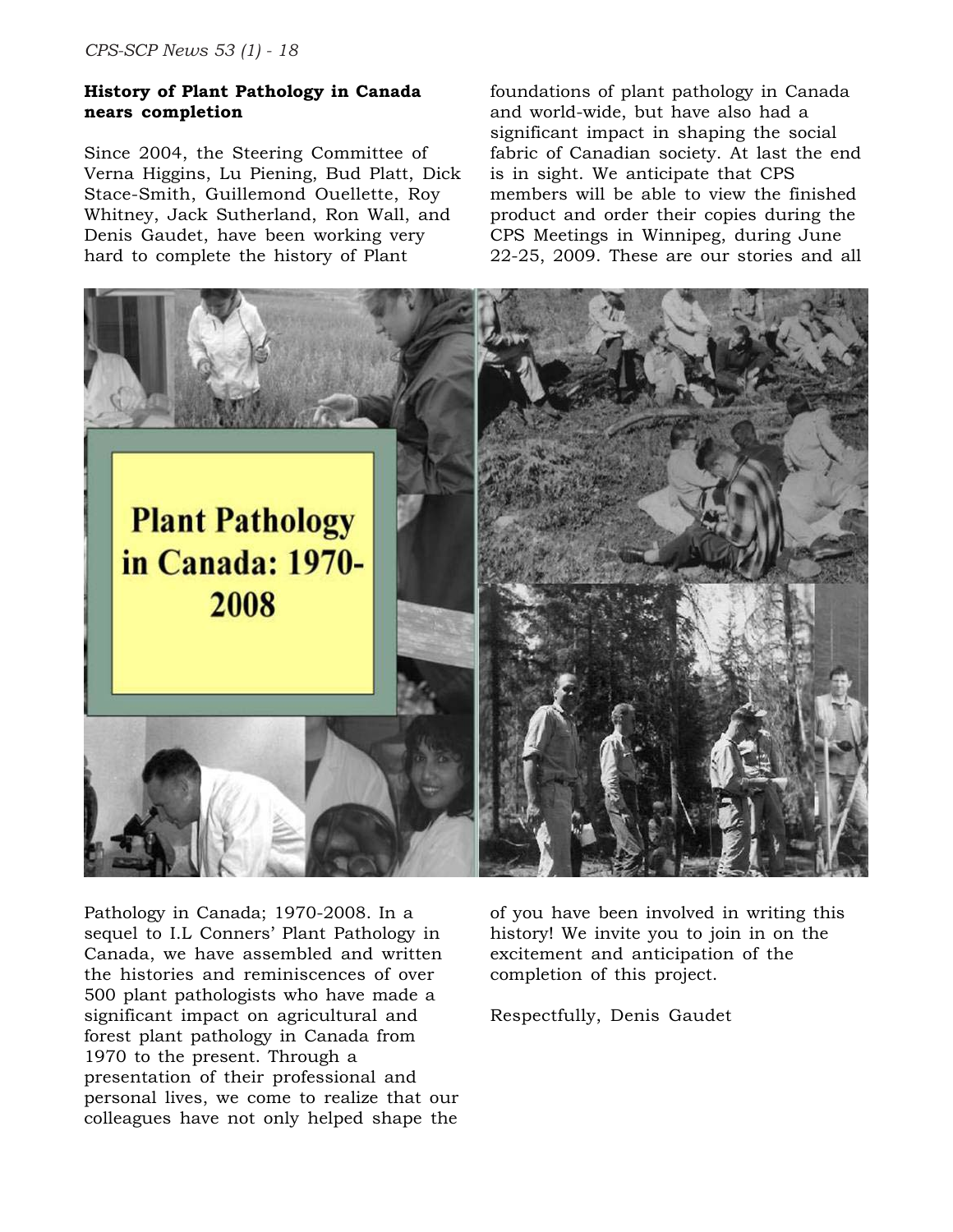#### **Sixth Canadian Workshop on Fusarium Head Blight**

First announcement (le texte français suit)

# The **6TH CANADIAN WORKSHOP ON FUSARIUM HEAD BLIGHT** will take place at the **Marriott Ottawa on November 1-4, 2009.**

This event provides the opportunity to exchange scientific ideas and progress on Fusarium head blight (FHB) research in Canada. An evening reception and registration will be held on November 1st, followed by speaker and poster sessions on Nov.  $2-4$ <sup>th</sup>.

We invite your participation in the planning process, and hope that your schedule will permit attendance. Please view the list of proposed speaker session themes shown below and email us (**CWFHB-2009@agr.gc.ca**) your thoughts or suggestions of alternate themes for timely and important topics. We would also greatly appreciate community nomination of colleagues doing leadingedge and innovative FHB research that should be considered for speakers and session chairs to encourage lively scientific presentations, discussions and debate.

Proposed sessions:

- 1. Plenary session
- 2. Breeding & Markers
- 3. Biology of the Disease
- 4. Toxicology & Safety
- 5. Disease Management

The registration fee of \$300 will include a copy of the Proceedings, an opening reception, three continental breakfasts, two lunches, and a banquet over the course of this event. Hotel

accommodations are available at the Marriott Ottawa and a block of rooms has been reserved for workshop attendees.

Please forward this message to those who would be interested and look for updated announcements on the new Canadian Workshop on Fusarium Head Blight website at: **http://www.cwfhb.org**

Best regards,

Linda Harris, Chair, 6th CWFHB, Agriculture & Agri-Food Canada, Ottawa, ON

#### **Sixième Colloque Canadien sur la Fusariose**

#### **Première annonce**

#### Le **6ième COLLOQUE SUR LA FUSARIOSE** se tiendra au **Marriott Ottawa du 1-4 Novembre, 2009.**

Ce colloque permettra d'échanger des idées à caractère scientifique et sur les progrès de la recherche sur la Fusariose de l'épi au Canada. Une réception d'ouverture aura lieu en soirée, le 1<sup>er</sup> novembre, suivie de sessions de présentations et d'affiches du 2 au 4 novembre.

 « Nous vous invitons à participer à la planification de cet événement et espérons que vous pourrez y assister. Veuillez prendre connaissance des thèmes ci-joints qui seront abordés et nous faire parvenir vos commentaires (**CWFHB-2009@agr.gc.ca**) ou suggestions sur d'autres thèmes opportuns et importants. Nous vous serions très obligés de nous suggérer certains de vos collègues qui font de la recherche de pointe et de l'innovation dans le domaine de la Fusariose de l'épi des céréales et qui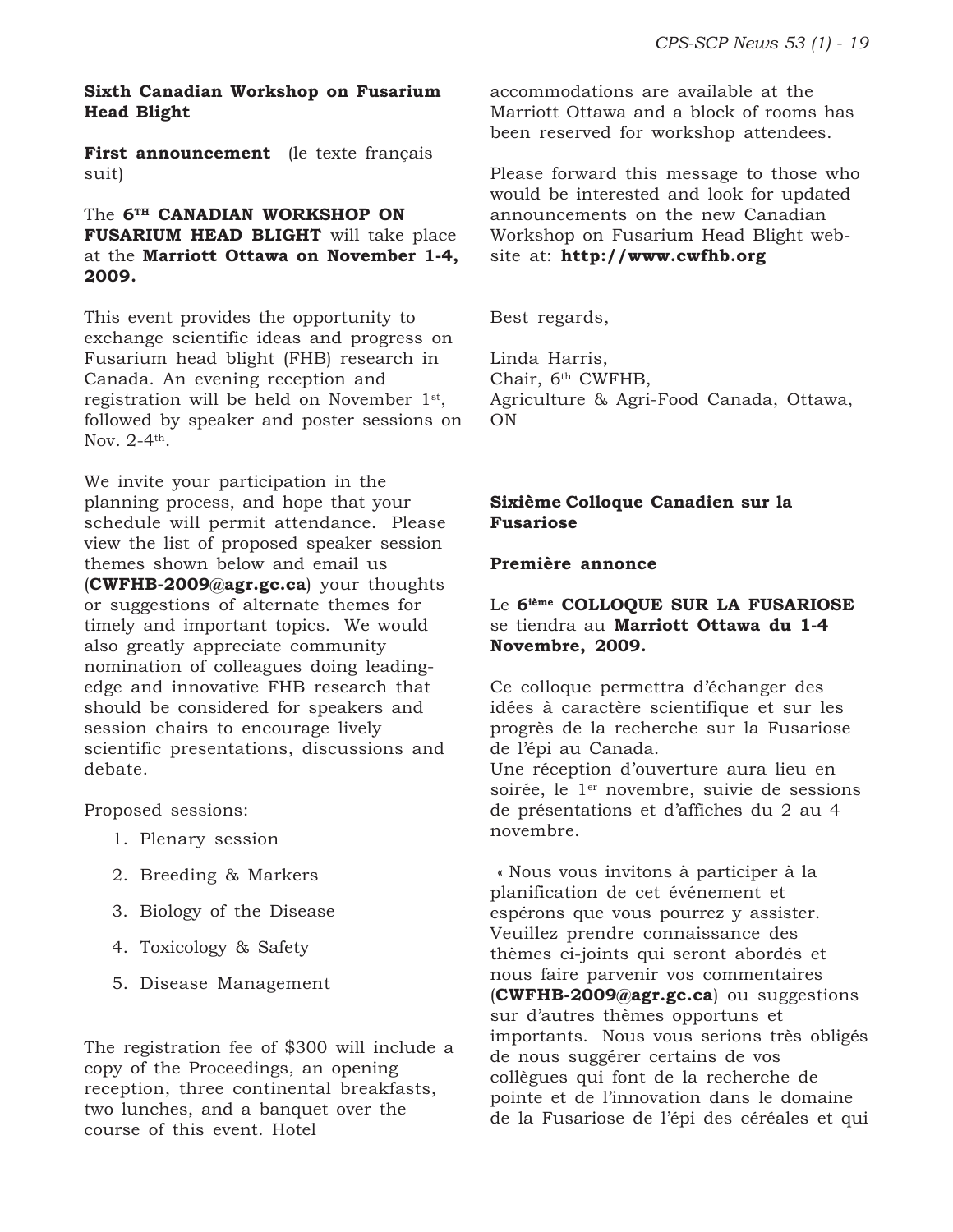devraient être considérés comme conférencier(e) ou président(e) de session afin de procurer une animation énergisante des présentations, de stimuler les discussions et les débats.

Les sessions proposées sont les suivantes :

- 1. Plénière
- 2. Amélioration génétique & Marqueurs
- 3. Biologie de la maladie
- 4. Toxicologie & Sécurité
- 5. Régie de la maladie

Les frais d'inscription seront de \$300 incluant une copie des Résumés de communication, une réception d'ouverture, trois petits-déjeuners style continental, deux repas du midi et un banquet en soirée durant cet événement. L'Hôtel du Marriott Ottawa aura des chambres disponibles à un tarif de groupe qui devront être réservées par les participants.

Veuillez faire suivre ce message aux personnes qui seraient intéressées. Nous vous invitons à suivre les prochaines annonces affichées sur le nouveau site internet du Colloque Canadien sur la Fusariose à http://: **www.cwfhb.org**

Au plaisir!

Linda Harris Présidente du 6ième CCF Agriculture et Agro-alimentaire Canada, Ottawa, ON

## **Science Scan, a new publication produced by Science Strategies Directorate.**

For the past several years, the Plant Health Risk Assessment Unit (PHRA) biologists have been routinely scanning the recently published scientific (and other) literature for any new plant pest (pathogen, insect, weed, etc.) information that might be of possible regulatory significance or interest to Canada's national Plant Health staff. The "Science Intelligence Report" (SIR) was developed in 2004 as a mechanism to highlight and share within CFIA any significant new pest-related information/publications relative to current or potential quarantine pests for Canada.

As a result of the positive feedback the report received over the years, a decision was made to broaden the scope of that report. The "Science Scan" will now replace the Scientific Intelligence Report, building and expanding upon the Plant heath focus and elements of the SIR to now also include issues related to other areas of the CFIA mandate, in particular animal health.

# Thank you

Ci-joint, vous trouverez la première édition du Compte rendu scientifique, une nouvelle publication produite par la Direction des stratégies scientifiques.

Au cours des dernières années, les biologistes du Service de l'évaluation des risques phytosanitaires (SERP) analysent régulièrement les ouvrages scientifiques récemment publiés (entre autres) afin d'y relever tout renseignement sur les nouveaux phytoravageurs (pathogènes, insectes, mauvaises herbes, etc.) qui pourrait être utile sur le plan de la réglementation ou intéresser le personnel chargé de la protection des végétaux à l'échelle nationale. Le rapport sur les renseignements scientifiques (RRS) est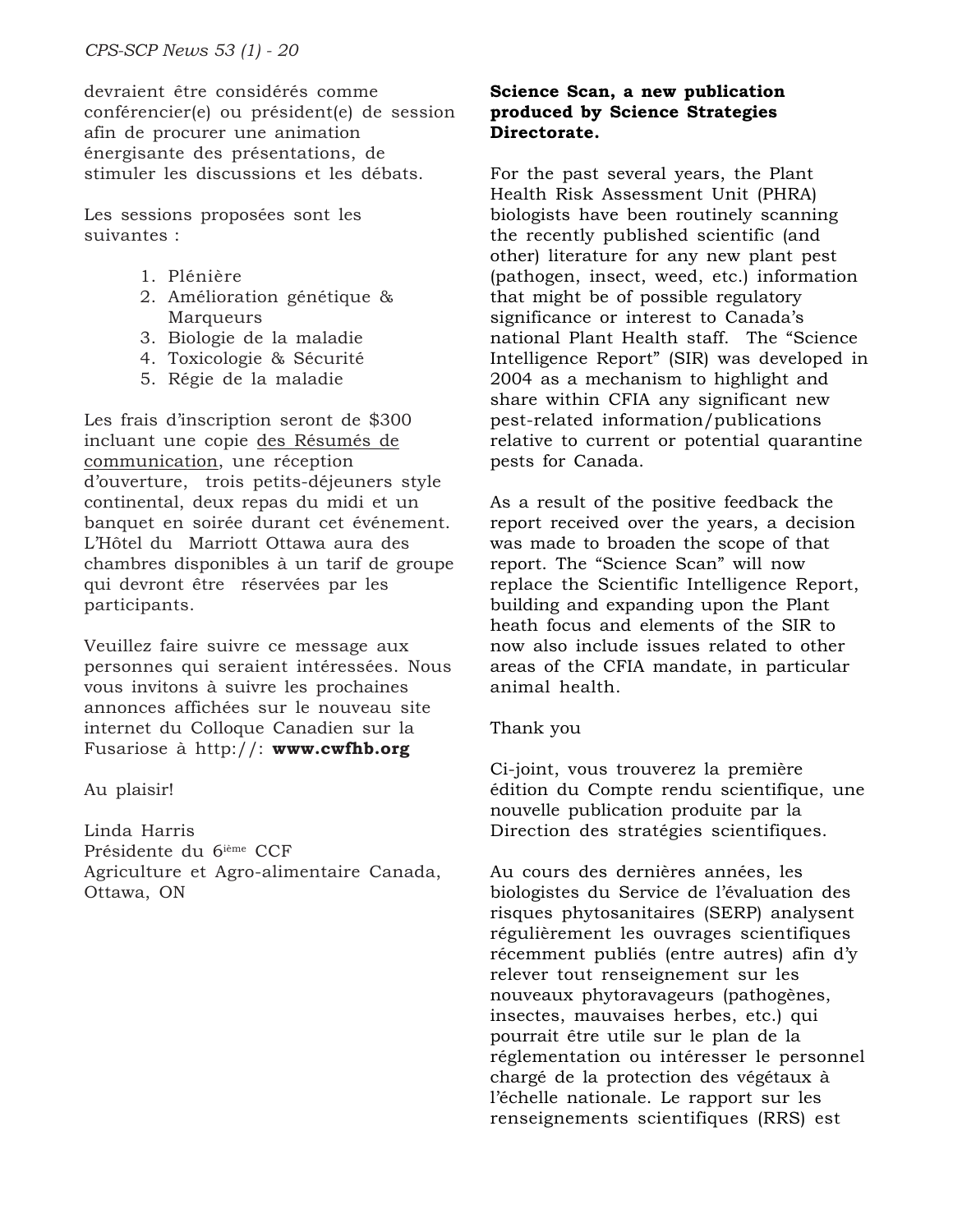un mécanisme qui avait été créé en 2004 pour signaler et diffuser au sein de l'ACIA toute nouvelle information ou publication pertinente sur des ravageurs actuellement ou potentiellement justiciables de quarantaine au Canada.

Étant donné les commentaires positifs qu'a suscités le rapport au fil des ans, on a décidé d'élargir la portée de ce dernier. Le Compte rendu scientifique remplacera dorénavant le rapport sur les renseignements scientifiques, qui donnera encore plus de renseignements sur la Protection des végétaux que le RRS, mais aussi des renseignements sur d'autres domaines relevant du mandat de l'ACIA, plus particulièrement la santé des animaux.

#### Merci

Jennifer Hyatt

Animal Health Analyst and Advice Officer Animal Health Risk Assessment Unit, Science Branch,

Canadian Food Inspection Agency (CFIA) Phone: (613) 228-6698 ext. 4922

# **Science Scan 01-2009, January 22, 2009**

# **Published by the Science Strategies Directorate, Canadian Food Inspection Agency**

# **PLANT HEALTH ARTICLES:**

- 1) First Report of *Chalara fraxinea* in Hungary
- 2) First Report of *Phytophthora ramorum* on *Rhododendron* sp. in Serbia
- 3) First Report of *Tilletia pulcherrima* Bunt on Switchgrass (*Panicum virgatum*) in Texas
- 4) Soil Solarization Reduces Viability of *Tilletia indica* Teliospores in Arizona Wheat Fields
- 5) First Records of *Anoplophora chinensis* in Lithuania and Rome, Italy
- 6) Live Beetles Found in Solid Wood Packaging Materials Imported into Bavaria, Germany
- 7) Chemical Ecology of *Dastarcus helophoroides*, a Parasitoid of the Asian Longhorned Beetle and other Cerambycid Pests
- 8) New Sighting Notification: Water Soldier
- 9) The Many Uses of the Beneficial Fungus, *Muscodor Albus*

**Compte rendu scientifique 01-2009, 22 janvier 2009**

#### **Publié par la Direction des stratégies scientifiques, Agence canadienne d'inspection des aliments**

# **ARTICLES SUR LA PROTECTION DES VÉGÉTAUX :**

- 1) Première mention du *Chalara fraxinea* en Hongrie
- 2) Première mention d'une infection de *Rhododendron* par le *Phytophthora ramorum* en Serbie
- 3) Première mention d'une infection du panic érigé (*Panicum virgatum*) par le *Tilletia pulcherrima* au Texas
- 4) Solarisation des champs de blé infectés par le *Tilletia indica* pour réduire la viabilité des téliospores, en Arizona
- 5) Premières mentions de l'*Anoplophora chinensis* en Lituanie et à Rome
- 6) Coléoptères vivants introduits en Bavière par la voie de matériaux d'emballage en bois massif
- 7) Substance sémiochimique agissant sur le *Dastarcus helophoroides*, parasitoïde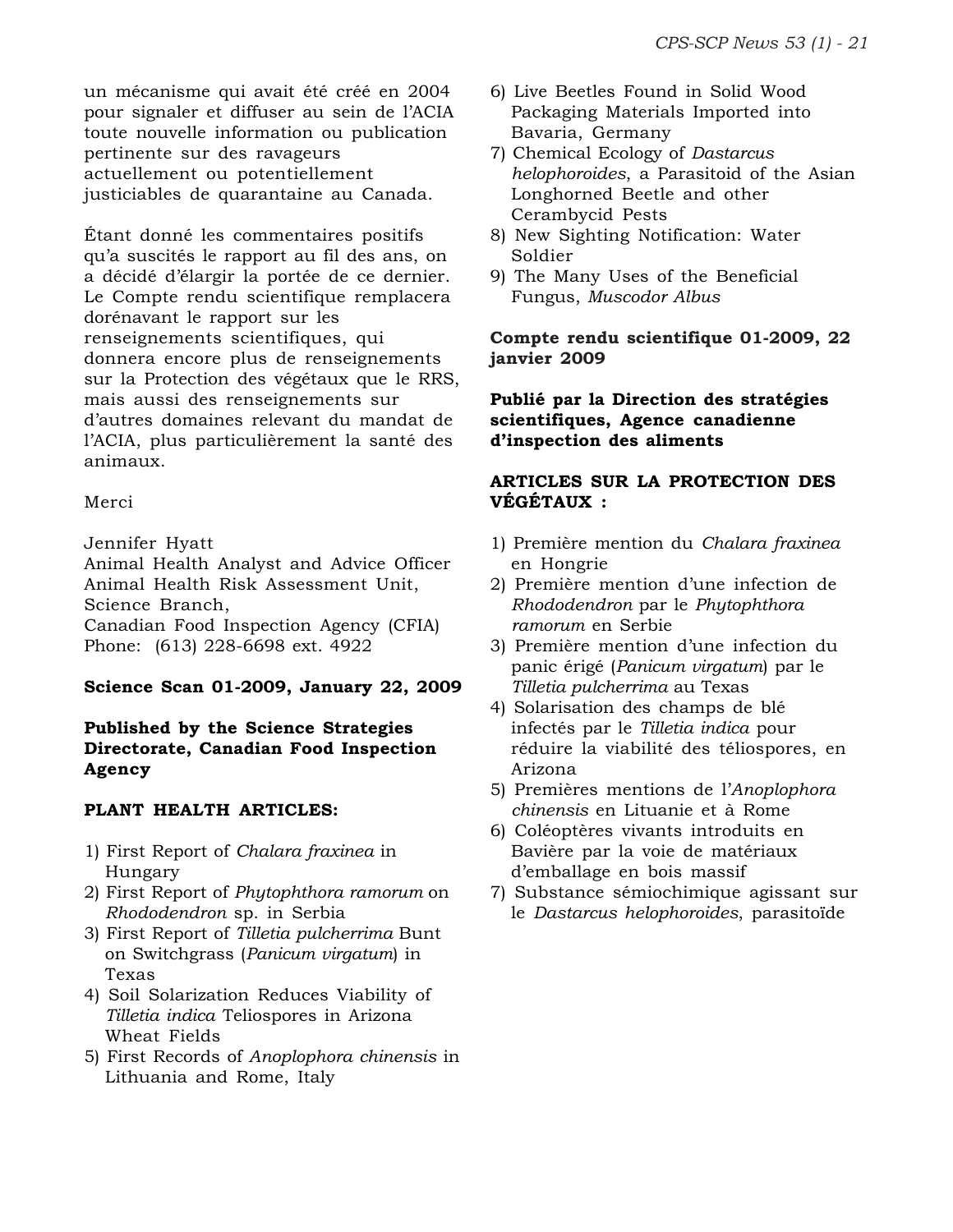du longicorne étoilé et d'autres longicornes nuisibles

- 8) Première mention de l'aloès d'eau
- 9) De multiples usages pour le
- champignon *Muscodor albus*

#### **Science Scan 02-2009, February 20, 2009**

**Published by the Science Strategies Directorate, Canadian Food Inspection Agency**

#### **PLANT HEALTH ARTICLES:**

- 1) Chemical Controls and *Phytophthora ramorum*
- 2) First Report of Colombian datura virus in *Brugmansia* in Canada
- 3) New Disease Affecting Southern USAgrown Blueberries
- 4) Stem Rust of Wheat Spores Carried as Contaminants on Wheat Seeds – Concerns Over Spreading Ug99?
- 5) USDA Revises list of "Select Agents"
- 6) USDA-APHIS to Open New Agriculture Quarantine, Inspection and Port Technology Methods Development Laboratory
- 7) Invasiveness in Ants

#### **Compte rendu scientifique 02-2009, 20 février 2009**

**Publié par la Direction des stratégies scientifiques, Agence canadienne d'inspection des aliments**

#### **ARTICLES SUR LA PROTECTION DES VÉGÉTAUX :**

- 1) Le virus colombien du datura signalé pour la première fois sur le *Brugmansia* au Canada
- 2) Lutte chimique et *Phytophthora ramorum*
- 3) Une nouvelle maladie du bleuet dans le sud des États-Unis
- 4) Transfert de spores de la rouille noire du blé par contamination de semences:

Faut-il craindre la propagation de la souche Ug99?

- 5) L'USDA revoit sa liste d'agents dangereux
- 6) L'Animal and Plant Health Inspection Service (APHIS) du département de l'agriculture des États-Unis (USDA) ouvre un nouveau laboratoire d'étude des méthodes de quarantaine, d'inspection et de technologie portuaire pour les produits agricoles
- 7) Le caractère envahisseur des fourmis

#### **CPS-SCP MEMBERSHIP RENEWAL FOR 2009**

THIS IS THE FINAL NOTICE TO RENEW YOUR MEMBERSHIP IN THE CPS, TO GET YOUR NAME ON THE MEMBERSHIP DIRECTORY FOR 2009, AND BE ELIGIBLE FOR THE MEMBERSHIP REDUCED REGISTRATION FEE FOR THE ANNUAL GENERAL MEETING IN WINNIPEG ON JUNE 22-25, 2009. MY APOLOGIES AND THANKS TO THE 340 MEMBERS WHO HAVE RENEWED THEIR MEMBERSHIP SO FAR.

PLEASE VISIT THE CPS WEBSITE AT WWW.CPS-SCP.CA TO GET THE MEMBERSHIP RENEWAL APPLICATION FORM, FILL IN YOUR INFORMATION AND SEND IT TO KHALID RASHID BY EMAIL AT KHALID.RASHID@AGR.GC.CA, OR BY FAX TO 204-822-7207.

Respectfully,

CPS Membership Secretary

Khalid Y. Rashid, Ph.D.

Agriculture and Agri-Food Canada/ Agriculture et Agroalimentaire Canada Telephone/Téléphone: 204-822-7220 Facsimile/Télécopieur: 204-822-7207 UNIT 100 - 101 Route 100 / 101 CH 100, UNITE 100 Morden, Manitoba, Canada R6M 1Y5